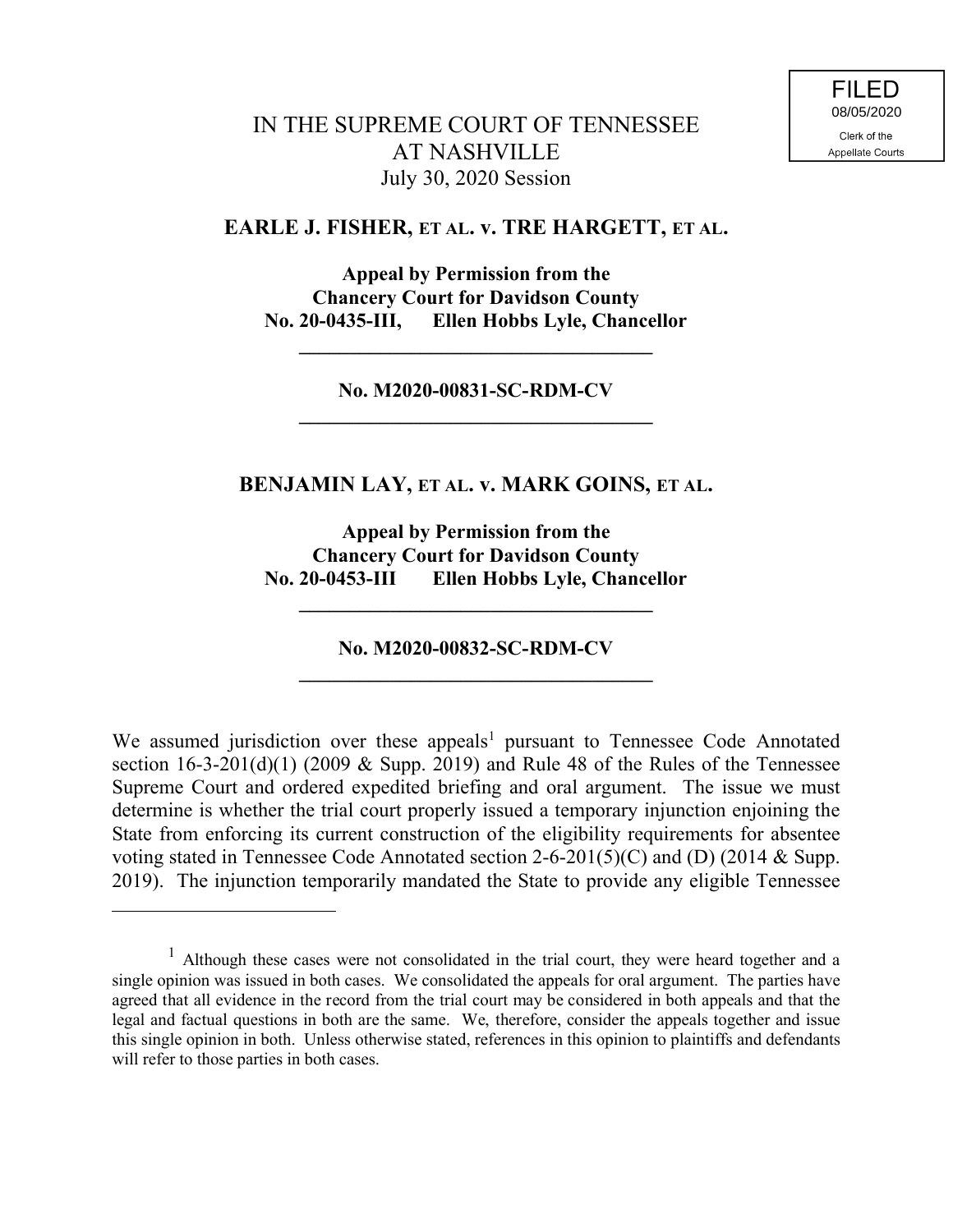voter, who applies to vote by mail in order to avoid transmission or contraction of COVID-19, an absentee ballot in upcoming elections during the pendency of pandemic circumstances. The injunction further mandated the State to implement the construction and application of Tennessee Code Annotated section  $2-6-201(5)(C)$  and (D) that any qualified voter who determines it is impossible or unreasonable to vote in-person at a polling place due to the COVID-19 situation shall be eligible to check the box on the absentee ballot application that "the person is hospitalized, ill or physically disabled and because of such condition, the person is unable to appear at the person's polling place on election day; or the person is a caretaker of a hospitalized, ill or physically disabled person," and have that absentee voting request duly processed by the State in accordance with Tennessee law. At oral argument before this Court, the State conceded that, under its interpretation of Tennessee Code Annotated section 2-6-201(5)(C) and (D), persons who have underlying medical or health conditions which render them more susceptible to contracting COVID-19 or at greater risk should they contract it ("persons with special vulnerability to COVID-19"), as well as those who are caretakers for persons with special vulnerability to COVID-19, already are eligible to vote absentee by mail. We hold that injunctive relief is not necessary with respect to such plaintiffs and persons. We instruct the State to ensure that appropriate guidance, consistent with the State's acknowledged interpretation, is provided to Tennessee registered voters with respect to the eligibility of such persons to vote absentee by mail in advance of the November 2020 election.

With respect to those plaintiffs and persons who do not have special vulnerability to COVID-19 or who are not caretakers for persons with special vulnerability to COVID-19, we hold that the trial court erred in issuing the temporary injunction. Accordingly, we vacate the temporary injunction. Recognizing that absentee ballots already have been cast for the August 6, 2020 election consistent with the trial court's temporary injunction, and mindful of the goal of avoiding alterations to election rules on the eve of an election, the absentee ballots of all Tennessee registered voters who timely requested and submitted an absentee ballot by mail for the August 6, 2020 election pursuant to the trial court's temporary injunction and which absentee ballots otherwise meet the requirements of the absentee voting statutes shall be duly counted. These cases are remanded to the trial court for further proceedings consistent with this opinion.

This opinion is not subject to rehearing under Tennessee Rule of Appellate Procedure 39, and the Clerk is directed to certify this opinion as final and to immediately issue the mandate.

### **Tenn. Code Ann. § 16-3-201(d)(1) Appeal by Permission; Judgments of the Chancery Court Vacated and Cases Remanded**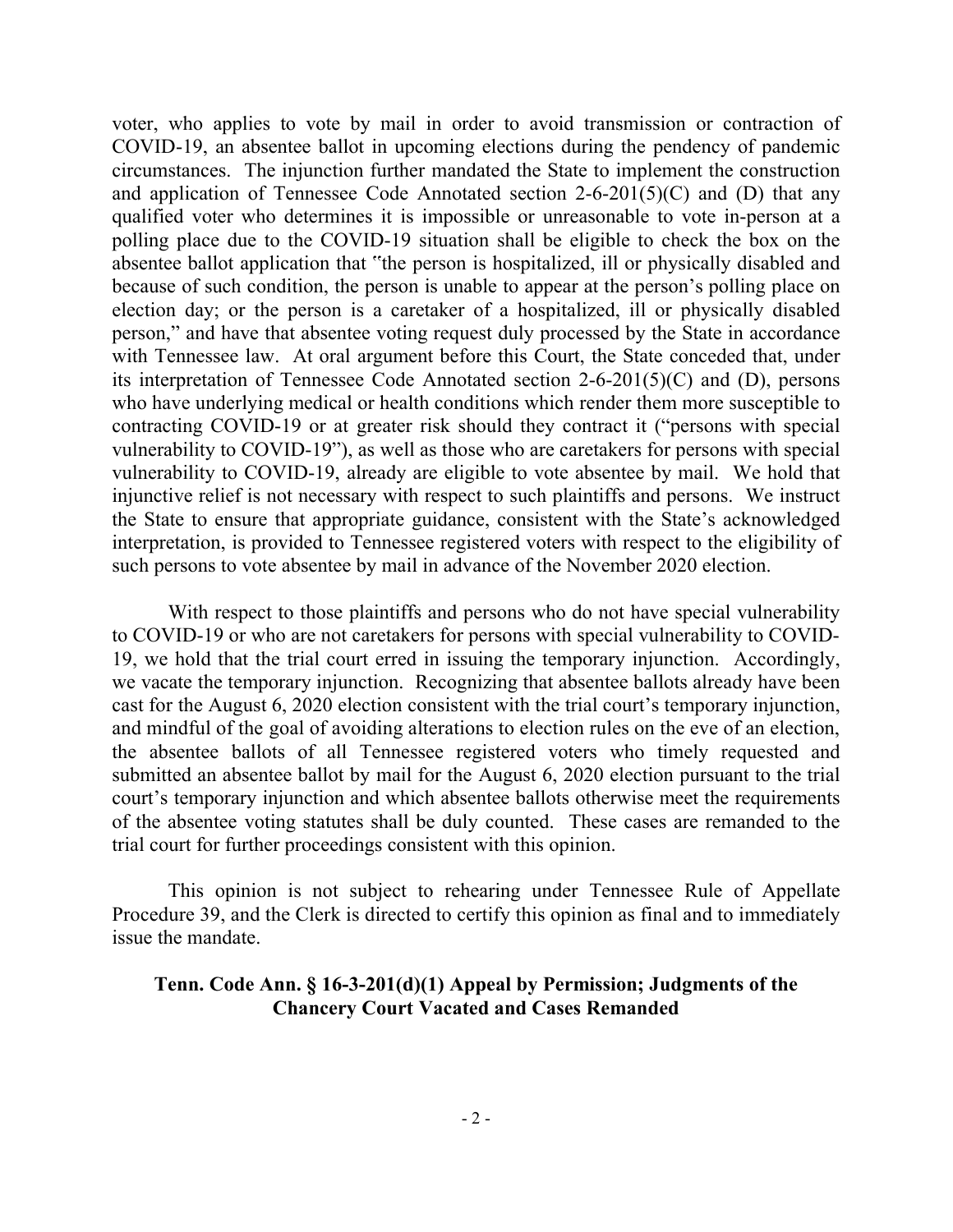CORNELIA A. CLARK, J., delivered the opinion of the Court, in which JEFFREY S. BIVINS, C.J., HOLLY KIRBY, and ROGER A. PAGE, JJ., joined. SHARON G. LEE, J., filed a separate opinion concurring in part and dissenting in part.

Herbert H. Slatery III, Attorney General and Reporter; Andrée S. Blumstein, Solicitor General; Janet M. Kleinfelter, Deputy Attorney General; and Alexander S. Rieger, Assistant Attorney General, Nashville, Tennessee, for the appellants, Mark Goins, Tre Hargett, William Lee, and Herbert H. Slatery III, each in his official capacity for the State of Tennessee.

Steven J. Mulroy and Jacob W. Brown, Memphis, Tennessee, for the appellees, Reverend Earle J. Fisher, Julia Hiltonsmith, Jeff Bullard, Allison Donald, and #UptheVote901.

Thomas H. Castelli, Nashville, Tennessee, Elizabeth Sitgreaves, Brentwood, Tennessee, Angel M. Liu, Chicago, Illinois, Dale E. Ho, Sophia Lin Lakin, Neil A. Steiner, New York, New York, and Gregory P. Luib, Washington, D.C. for the appellees, Benjamin William Lay, Carole Joy Greenawalt, and Sophia Luangrath.

William S. Consovoy, Cameron T. Norris, and Jordan M. Call, Arlington, Virginia, for the amicus curiae, Honest Elections Project.

Brian K. Kelsey, Chicago, Illinois and Sue L. Becker, Indianapolis, Indiana, for the amicus curiae, The Public Interest Legal Foundation.

Jason B. Torchinsky, Dennis W. Polio, Jonathan P. Lienhard, Warrenton, Virginia, and Justin N. Joy, Memphis, Tennessee, for the amicus curiae, The Republican National Committee and Tennessee Republican Party.

Danielle M. Lang, Ravi R. Doshi, Dana Paikowsky, Pooja Chaudhuri, Ezra D. Rosenberg, Washington, D.C. and William L. Harbison, Lisa K. Helton, Christopher C. Sabis, Christina R.B. López, Nashville, Tennessee, for the amici curiae, League of Women Voters of Tennessee, Tennessee State Conference of the NAACP, Memphis Central Labor Council, Memphis A. Philip Randolph Institute, The Equity Alliance, and Free Hearts.

Stephen J. Zralek, Nashville, Tennessee, and Debo P. Adegbile, New York, New York, for the amici curiae, David M. Aronoff, M.D., Nina Fefferman, Ph. D., James E.K. Hildreth, Sr., Ph. D., M.D., William Schaffner, M.D., Thomas Talbot, M.D., M. P.H, Edwin Trevathan, M.D., M.P.H., C. William Wester, M.D., M.P.H., Doctors and Professors Specializing in Epidemiology and Infectious Diseases.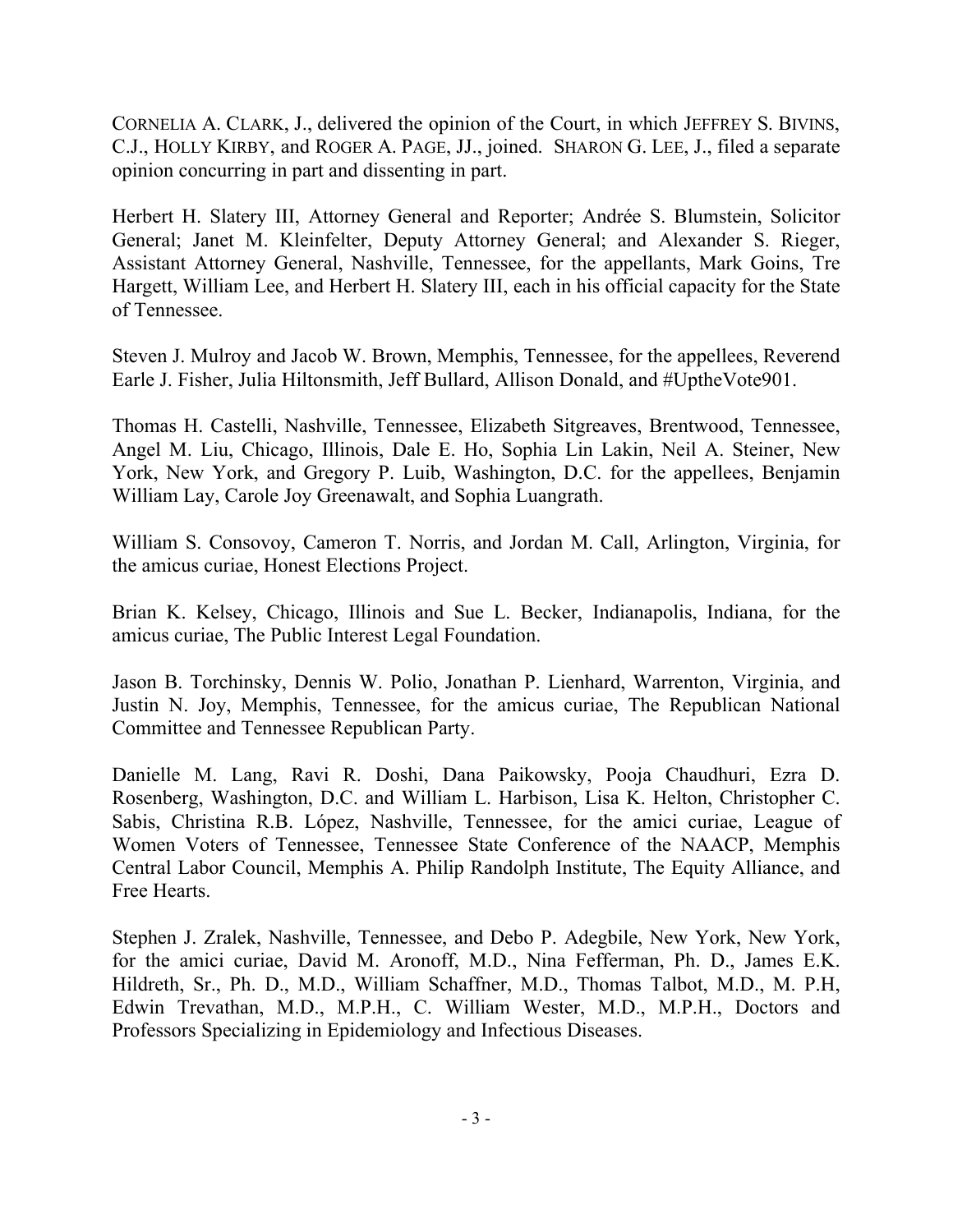Van D. Turner, Jr. and Bruce Turner, Memphis, Tennessee, for the amici curiae, The Tennessee Black Caucus of State Legislators, The Ben F. Jones Chapter of the National Bar Association, and the Tennessee Alliance of Black Lawyers.

#### **OPINION**

#### **I. Factual and Procedural History**

The State of Tennessee, like the entirety of the United States, is in the midst of an unprecedented public health crisis due to COVID-19. The Tennessee Attorney General recently described the situation faced by the State and the country:

The United States is in a public health crisis due to COVID-19. On January 31, 2020, the United States Department of Health and Human Services determined that, as of January 27, 2020, COVID-19 constituted a nationwide public health emergency. On March 11, 2020, the World Health Organization classified COVID-19 as a global pandemic. The pandemic remains ongoing and is currently surging.

Symptoms of COVID-19 can include fever, cough, shortness of breath, fatigue, loss of the senses of taste and smell, and body aches, among others. And the health effects of the disease can be severe, including serious damage to the lungs and other internal organs, and death. People with certain underlying health conditions and older adults have a heightened vulnerability to severe illness and death if they contract the virus.

As of July 16, 2020, at least 3,416,428 people in the United States have been infected with the virus and over 135,991 people have died from the disease that it causes. In Tennessee, there have been 68,441 confirmed cases, 3,434 hospitalizations, and 755 deaths since the first case was reported by the Tennessee Department of Health on March 5, 2020.<sup>2</sup>

 $2$  As of August 4, 2020, one source reports that 4,773,775 people in the United States have been infected with COVID-19 and that 156,874 people have died. COVID-19 Dashboard, Johns Hopkins Coronavirus Resource Center, https://coronavirus.jhu.edu/ (last visited Aug. 5, 2020); see also Centers for Disease Control and Prevention, https://www.cdc.gov/coronavirus/2019-ncov/cases-updates/cases-inus.html (last visited Aug. 5, 2020) (reporting that 4,698,818 persons in the United States have been infected with COVID-19 and that 155,204 deaths from COVID-19). In Tennessee, there have been 112,441 confirmed cases, at least 4,900 hospitalizations, and 1,117 confirmed deaths. Tennessee COVID-19 Unified Command Dashboard, Tennessee Department of Health, https://www.tn.gov/health/cedep/ncov.html (last visited Aug. 5, 2020).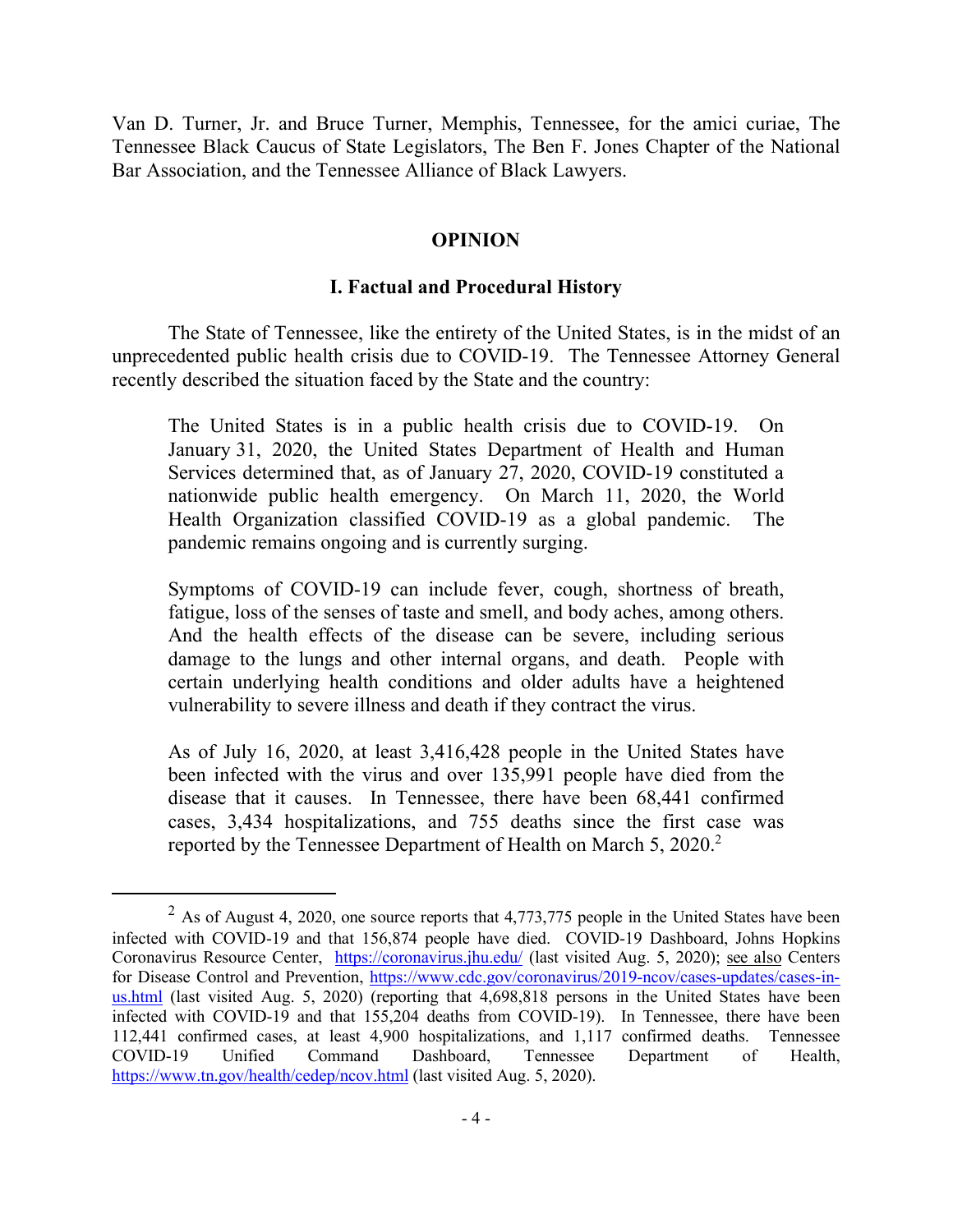COVID-19 is particularly dangerous not only because it results in severe illness, but also because it is easily and rapidly transmitted. The disease is believed to be transmitted through respiratory droplets produced by an infected person, close personal contact, or touching a surface with the virus on it. The virus spreads very easily through "community spread." While infected individuals are thought to be the most contagious when they are showing symptoms, asymptomatic individuals are also capable of spreading the virus, which makes response efforts particularly daunting.

Because there is currently no vaccine, cure, or proven effective treatment for COVID-19, the best way to prevent illness is to avoid being exposed to the virus. The Centers for Disease Control and Prevention ("CDC") recommends frequent hand washing, maintaining good social distance (at least [six] feet), routinely cleaning and disinfecting frequently touched surfaces, and covering mouth and nose with a cloth face covering when around others.

Op. Tenn. Att'y Gen. No. 20-14 at \*\*1–2 (July 24, 2020) (internal citations and footnotes omitted). In his most recent executive order related to the COVID-19 pandemic, defendant Governor William Lee similarly recognized the continuing "threat to our citizens, our healthcare systems, and our economy" posed by COVID-19. 2019 Tenn. Exec. Order No. 55 at 1 (July 31, 2020).

In response to the COVID-19 pandemic, the Governor declared a state of emergency on March 12, 2020. As recently as July 31, 2020, the Governor declared that the state of emergency remains in effect. Id. The Governor additionally has continued to issue executive orders "designed to slow the spread of the disease and to protect the health of Tennessee residents." Op. Tenn. Att'y Gen. No. 20–14 at \*2 (July 24, 2020) (footnote omitted).

In response to the COVID-19 pandemic, defendant Coordinator of Elections Mark Goins oversaw the Tennessee Division of Elections' preparation and issuance of the April 23, 2020 Tennessee Election COVID-19 Contingency Plan (the "Plan"). The Plan contains numerous COVID-19 related measures delineating procedures for in-person voting for the August and November 2020 elections. The Plan anticipates an increase in those voters who choose to vote absentee by mail pursuant to Tennessee's absentee voting statute, Tennessee Code Annotated section 2-6-201.<sup>3</sup> The Plan does not expressly

<sup>&</sup>lt;sup>3</sup> According to a report released by the State, as of Saturday, August 1, 2020, early voting statistics show that a total of 578,252 voters in Tennessee have cast a ballot in the August 2020 election. Tenn. Sec'y of State, Early and Absentee Voters for the August 6, 2020 Primary and General Elections 1, https://sos-tn-gov-files.tnsosfiles.com/20200806EarlyAbsentee.pdf? yefR2cV\_AtuK0SxVxWUdEacquvW3FxT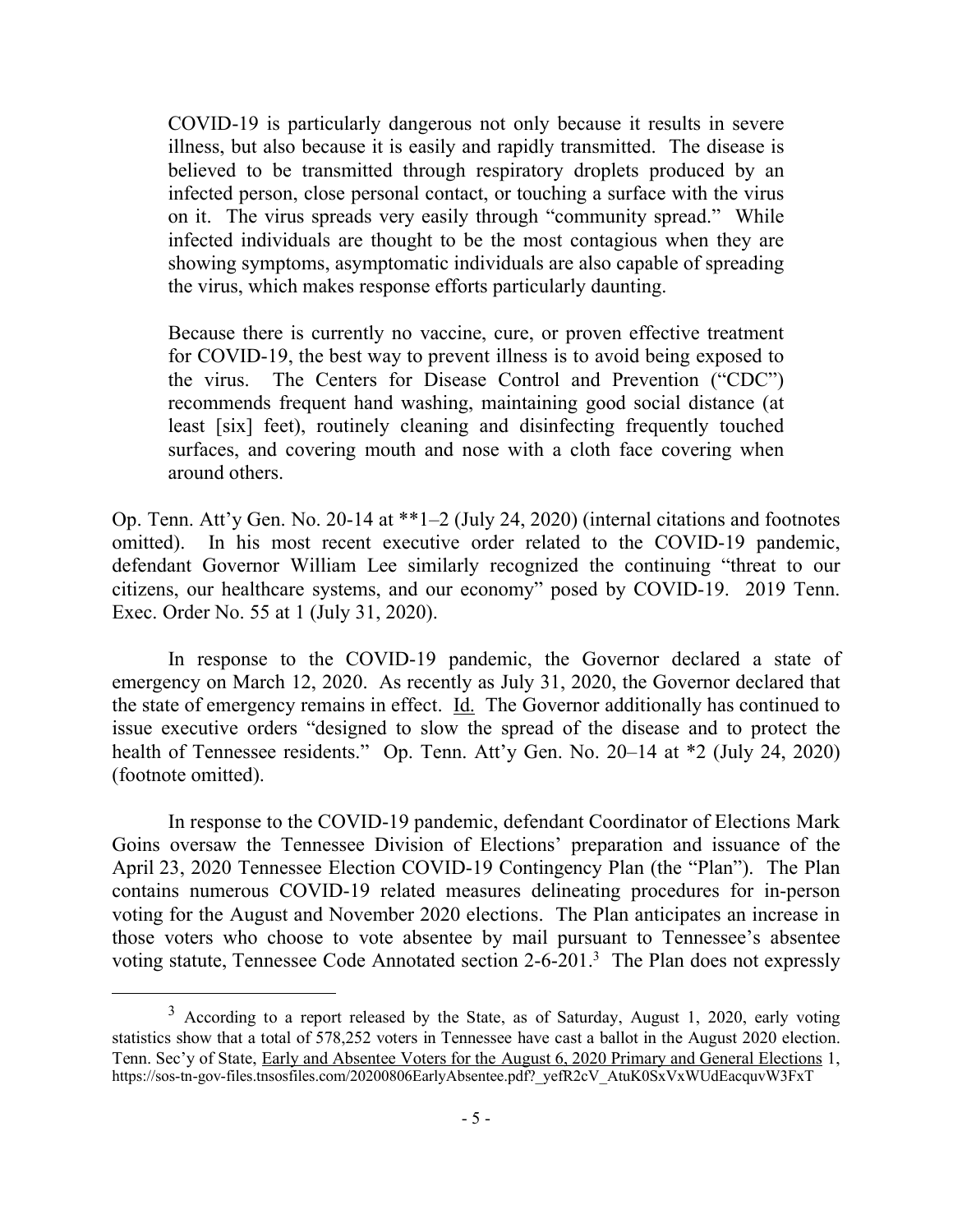provide, however, for any expansion of those persons who are eligible to vote absentee by mail pursuant to the statute.

Relevant to this appeal, the statutory qualifying reasons for voting absentee by mail include the following:

A registered voter in any of the following circumstances may vote absentee by mail in the procedures outlined in this part:

…

 $(5)$  Persons Over 60--Persons Hospitalized, Ill or Disabled.

(C) The person is hospitalized, ill or physically disabled, and because of such condition, the person is unable to appear at the person's polling place on election day; or

(D) The person is a caretaker of a hospitalized, ill or disabled person

Tenn. Code Ann.  $\S$  2-6-201(5)(C) and (D) (2014 & Supp. 2019). With respect to absentee voting by mail related to COVID-19, the Plan construes these pertinent statutory eligibility requirements for voting absentee by mail as limited to the following individuals: "A person who is quarantined because of a potential exposure or who has tested positive to COVID-19 should vote absentee by-mail as a person who is ill." Coordinator of Elections Goins explained in his declaration filed in the trial court that "[t]he *statutory eligibility criteria do not include fear of becoming ill or of spreading COVID-19. A person who is quarantined because of a potential exposure or who has tested positive to COVID-19 should vote absentee by-mail as a person who is ill*."

On May 8, 2020, plaintiffs Reverend Earle J. Fisher, Julia Hiltonsmith, Jeff Bullard,<sup>4</sup> Allison Donald, and #UptheVote901<sup>5</sup> filed a complaint seeking injunctive and

 $\overline{a}$ 

<sup>4</sup> The trial court held that Plaintiff Jeff Bullard lacked standing, and that holding is not before this Court on appeal.

<sup>(</sup>last updated Aug. 3, 2020, 9:24 AM). The report amalgamates "in-person early voters, absentee by-mail ballots submitted by voters, and voters at licensed facilities" and does not delineate the numbers in those subcategories separately. Id. Overall, these numbers indicate an increase in early voting participation of 76.91% from 2012 and 105.59% from 2016. Tenn. Sec'y of State, Early Voting Stats through 14 days— All Voters 3, https://sos-tn-gov-files.tnsosfiles.com/August%202020%20-%20All.pdf?01d105W34S F4muRgCFrdacMR7BJ8VhO8 (last visited on Aug. 4, 2020).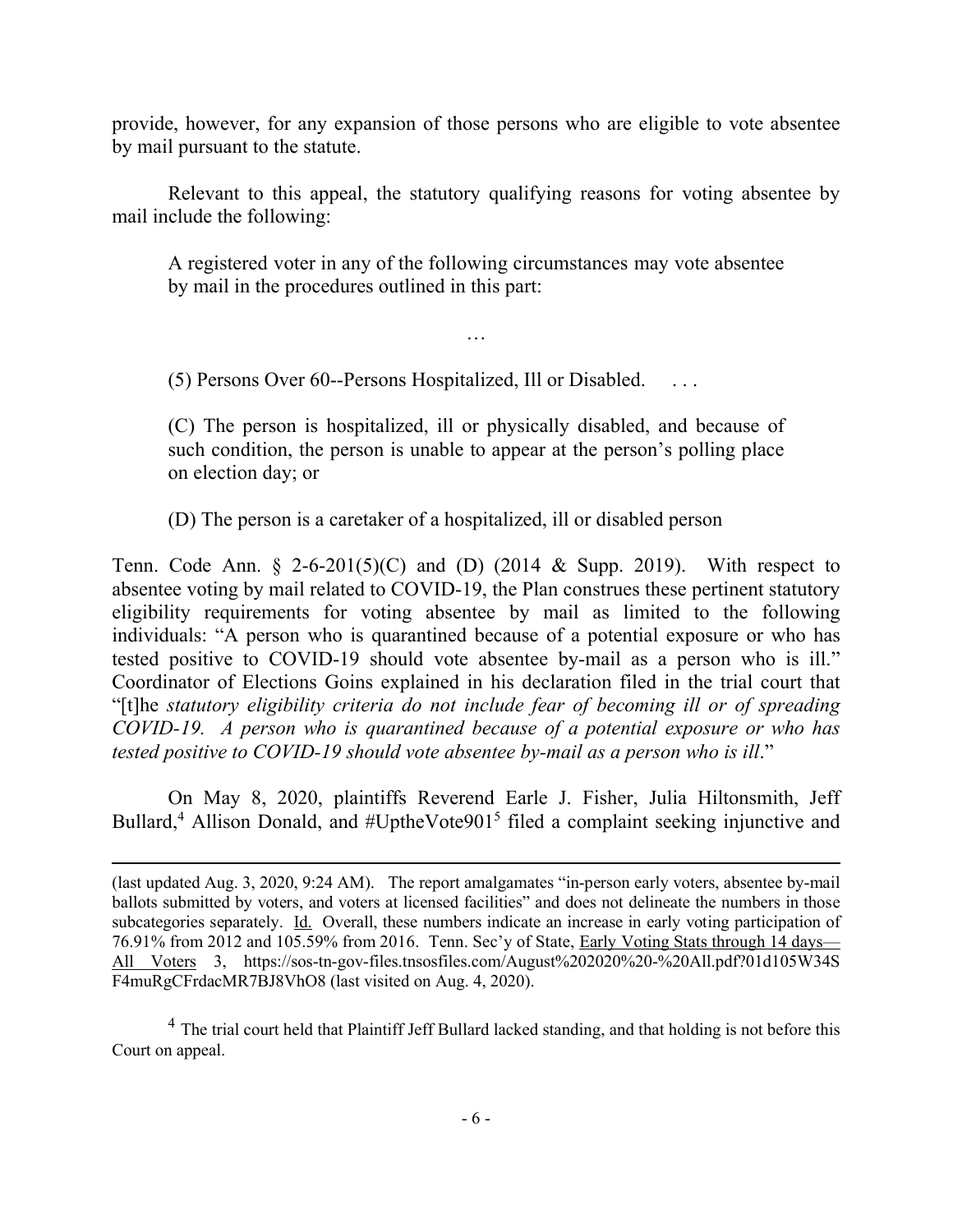declaratory relief against, Tre Hargett, Secretary of State of Tennessee; Mark Goins, Coordinator of Elections; William Lee, Governor of the State of Tennessee; and Herbert H. Slatery III, Attorney General and Reporter, suing each in his official capacity for the State of Tennessee. The Fisher plaintiffs alleged that the individual plaintiffs are all registered Tennessee voters who wish to vote by mail in the August 2020 and November 2020 elections due to the COVID-19 pandemic but who do not satisfy the statutory eligibility requirements for absentee voting by mail set forth in Tennessee Code Annotated section 2-6-201. The Fisher plaintiffs alleged that Reverend Fisher wishes to vote by mail "because his appearing in person at a polling site would increase his personal risk of contracting or transmitting [COVID-19], as well as the societal risk that a clustering of persons at polling locations will precipitate another 'surge' in COVID-19 cases across the state." Reverend Fisher alleged that he "reasonably fears that voting in person at a polling location would expose him to an increased and unwarranted risk of contracting [COVID-19], which in turn would compromise his ability to tend to members of his flock in their times of need." The Fisher plaintiffs similarly alleged that Ms. Hiltonsmith wishes to vote absentee by mail due to the risk associated with voting in person. They further alleged that "Ms. Hiltonsmith has been diagnosed with an autoimmune disorder that, according to current guidelines of medical professionals and federal and state officials, makes her especially vulnerable to [COVID-19]," and that she also has regular contact with a family member who is particularly vulnerable to it. The Fisher plaintiffs alleged that Ms. Donald wishes to vote absentee by mail due to the risk associated with voting in person, that she suffers from a medical condition that renders her particularly vulnerable to COVID-19, and that she works with clients who suffer from such conditions. Finally, the Fisher plaintiffs alleged that #UpTheVote901 is a Memphisbased volunteer organization devoted to educating voters and increasing voter registration and turnout. They alleged that the current statutory eligibility requirements for absentee voting by mail will unduly burden the right to vote of certain of #UpTheVote901's members and have a chilling effect on voter turnout.

The Fisher plaintiffs sought declaratory and injunctive relief to expand access to vote-by-mail procedures to all registered Tennessee voters who wish to vote absentee during the COVID-19 pandemic. They contended that, in the midst of the COVID-19 pandemic, restricting Tennesseans' vote-by-mail access to voters over sixty years of age, or who otherwise meet one of the other absentee ballot eligibility criteria in Tennessee Code Annotated section 2-6-201, would impose impermissibly burdensome conditions on the right to vote under article I, section 5 of the Tennessee Constitution.<sup>6</sup>

<sup>5</sup> Additional plaintiffs Hunter Demster and Ginger Bullard were voluntarily dismissed by order filed June 1, 2020.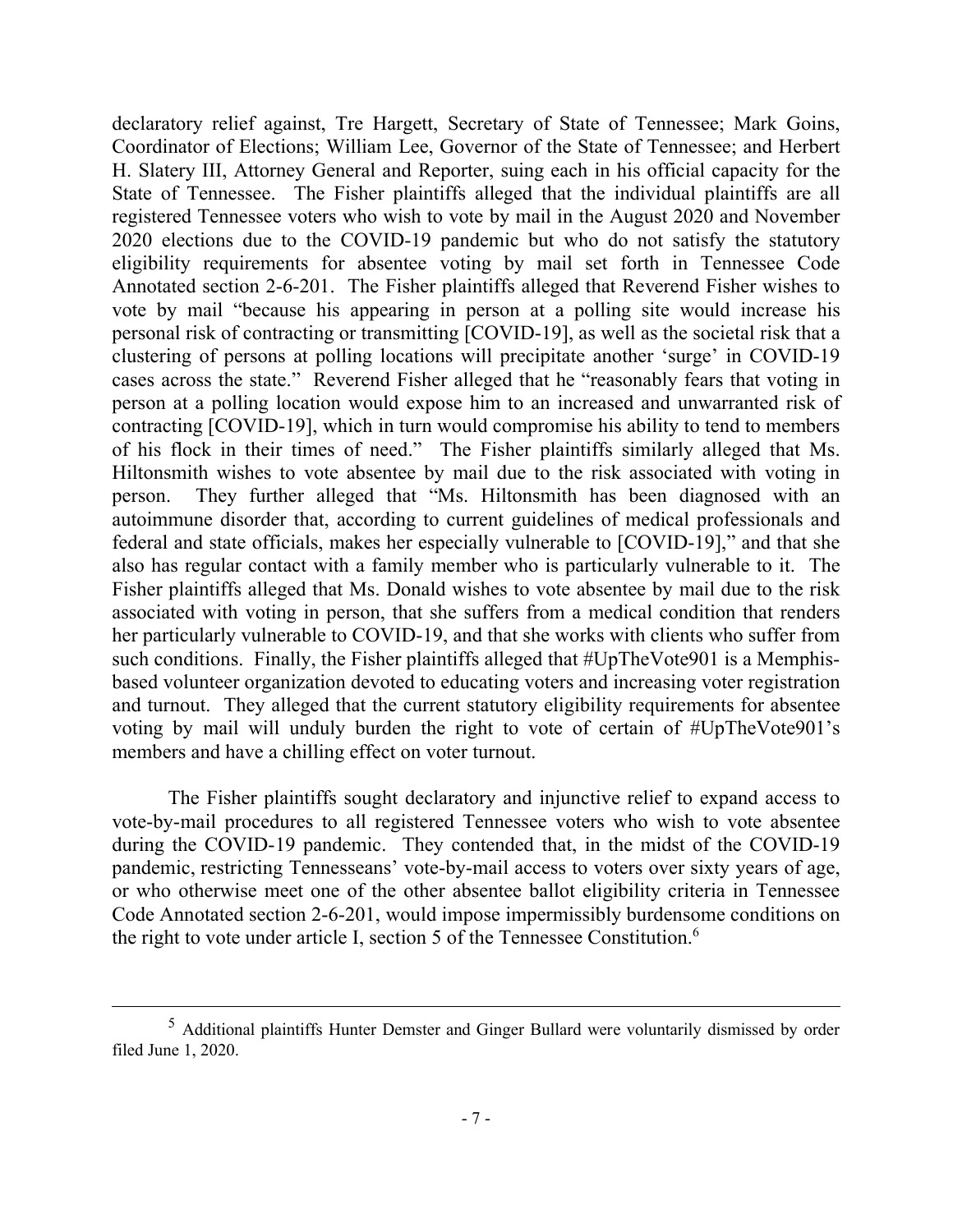The Fisher plaintiffs requested that the court declare that:

(a) . . . every registered voter in Tennessee shall be eligible, upon request, to vote absentee in the August 2020 and November 2020 elections;

(b) . . . any registered Tennessee voter attempting to vote absentee in the August 2020 or November 2020 election, or both, shall be considered "otherwise eligible to vote absentee" for purposes of the voter's attestation on any voter's affidavit form contemplated by Tenn[essee] Code Ann[otated section] 2-6-309(b);

(c) . . . because of [COVID-19]'s threat to individual and public safety, requiring the individual [p]laintiffs and similarly situated others to vote in person for the August 2020 and November 2020 elections would impose an impermissibly burdensome condition on these individuals' voting rights, in violation [sic] the Tennessee Constitution;

(d) . . . because of [COVID-19]'s threat to individual and public safety, requiring these individual [p]laintiffs and similarly situated others to vote in person for the August 2020 and November 2020 elections would constitute an improper classification burdening the fundamental right to vote under that Constitution; or in the alternative,

 $6$  The Fisher plaintiffs also raised two additional claims. First, they contended that enforcing the restrictions during the pandemic would constitute one or more unlawful classifications of Tennesseans, violating the equal protection clause of the Tennessee Constitution. In the alternative, the Fisher plaintiffs contended that the only constitutionally compliant construction of Tennessee Code Annotated section 2-6-  $201(3)(A)$  allows for a Tennessee-licensed physician to certify the entire population of a county "medically unable to vote" because of the danger posed by the pandemic. The trial court did not address the Fisher plaintiffs' equal protection clause constitutional challenge and denied their alternative claim for relief. The Fisher plaintiffs' only mention of these claims is in a footnote in their brief before this Court, in which they assert that they are preserving these claims on appeal. This is not sufficient to preserve issues relating to these claims, and any such issues are deemed waived for purposes of the instant appeal. See Hodge v. Craig, 382 S.W.3d 325, 334–35 (Tenn. 2012) (holding that, pursuant to the Tennessee Rules of Appellate Procedure, an issue may be deemed waived if it is not designated specifically as an issue in the party's brief or if it is stated in party's brief but not accompanied by sufficient argument).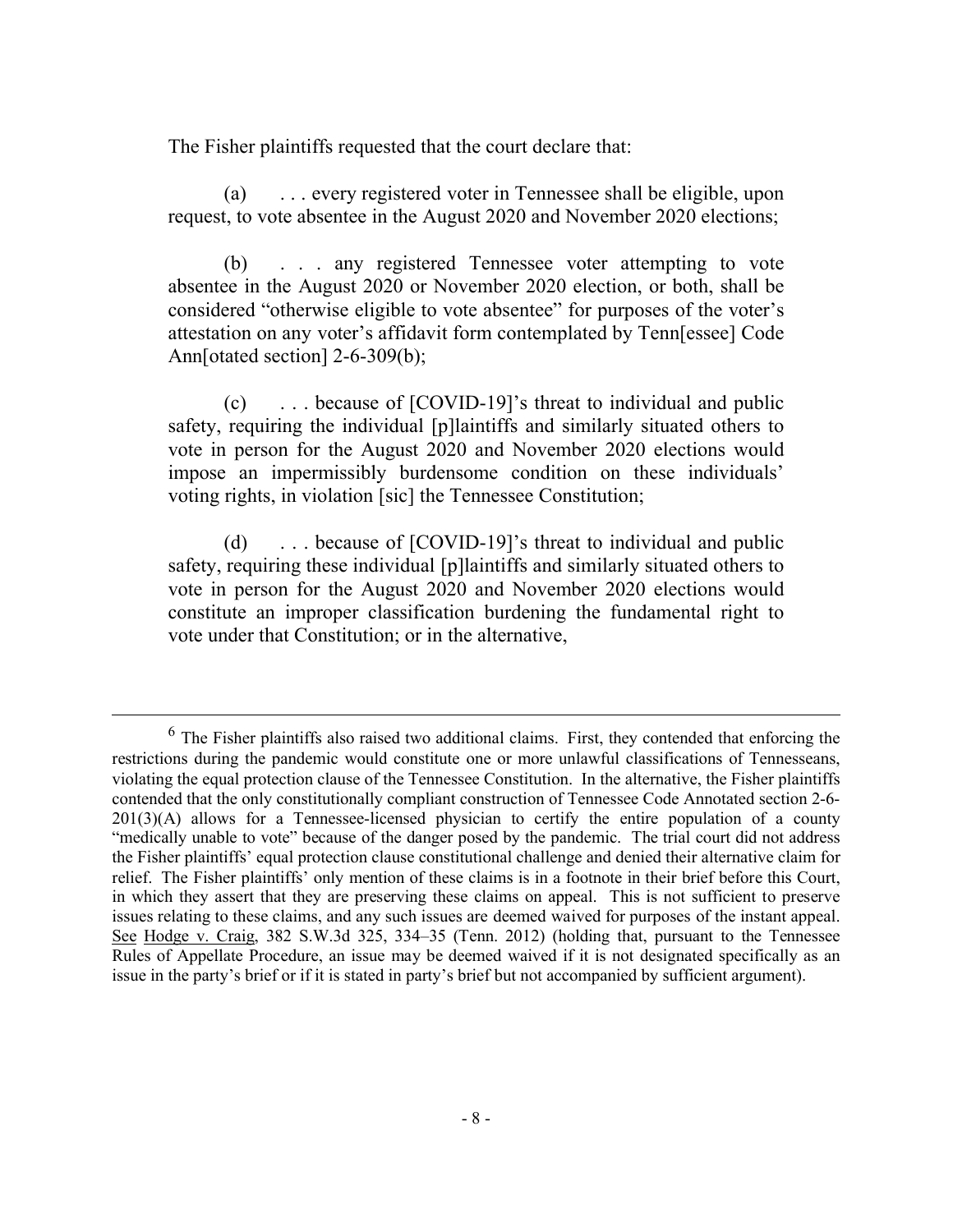(e) . . . in the midst of the COVID-19 pandemic, Tennessee law allows a Tennessee-licensed physician to validly certify to a county election commission that all voters in that county are medically unable to vote in person due to the pandemic . . .

They further requested temporary and permanent injunctive relief prohibiting election administrators across the State from:

(a) [d]enying any written or in-person absentee ballot request for the August 2020 or November 2020 election on the basis of the applicant's not meeting one or more of the conditions enumerated in Tenn[essee] Code Ann[otated section] 2-6-201;

(b) [u]nduly delaying the review, processing, or both of any absentee-ballot request made or purporting to be made by, or lawfully on behalf of, a registered Tennessee voter;

(c) [r]ejecting any absentee ballot cast in the August 2020 or November 2020 election cycles on the basis of the voter's not meeting one or more of the conditions enumerated under Tenn[essee] Code Ann[otated section] 2-6-201; [and]

(d) [f]ailing to timely process any absentee ballot timely received by the deadlines provided under Tennessee Law.

By order filed May 12, 2020, the trial court set the Fisher plaintiffs' request for a temporary injunction for hearing on May 28, 2020, without oral testimony pursuant to Davidson County Local Rule 19.04.

On May 15, 2020, plaintiffs, Benjamin William Lay, Carole Joy Greenawalt,<sup>7</sup> and Sophia Luangrath, filed a complaint seeking injunctive and declaratory relief against defendants, Mark Goins, Tre Hargett, and William Lee, each in his official capacity for the State of Tennessee.<sup>8</sup> On May 22, 2020, the Lay plaintiffs filed an amended complaint.

 $<sup>7</sup>$  The trial court held that plaintiff Carole Joy Greenawalt lacks standing, and that holding is not</sup> before the Court on appeal.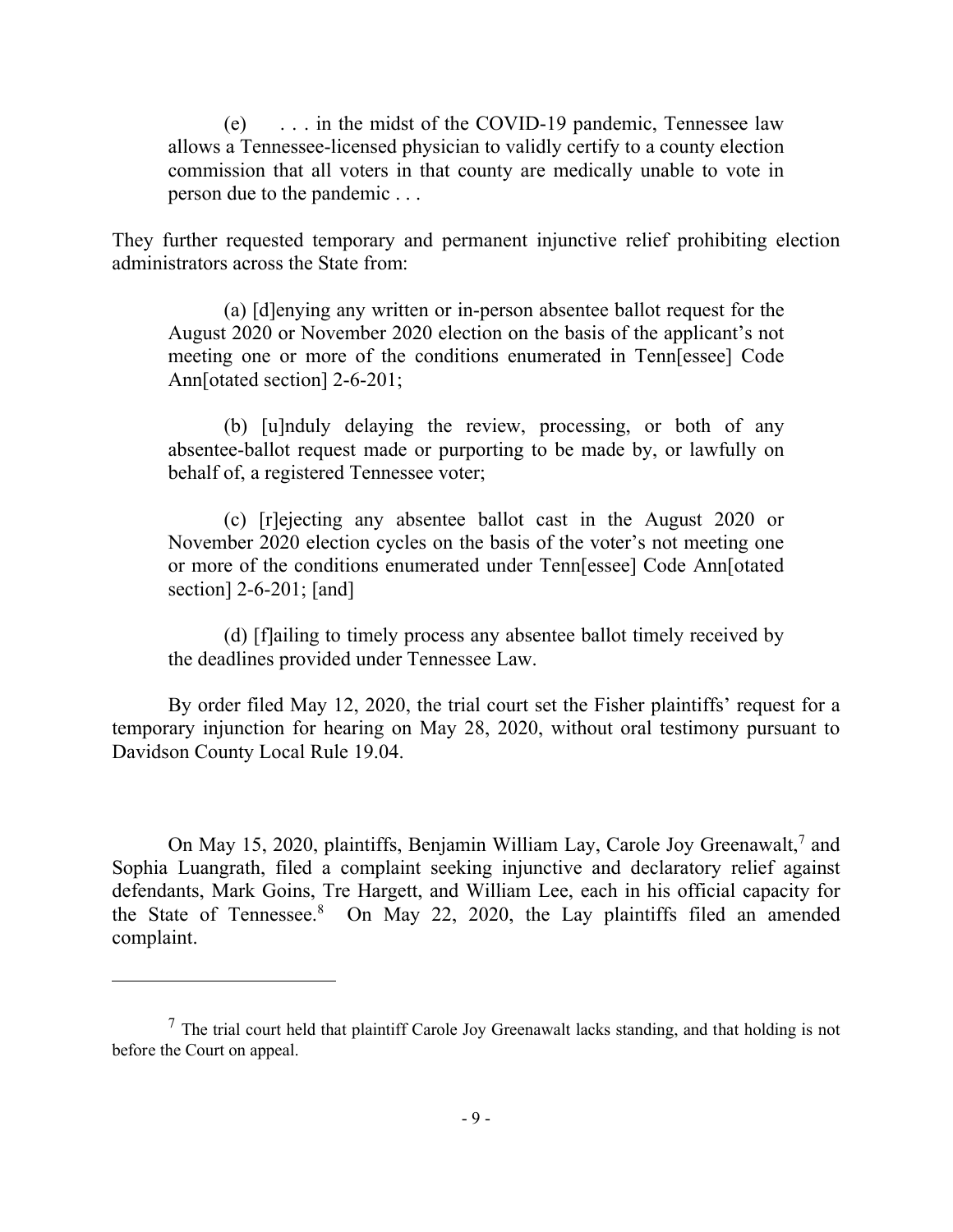The Lay plaintiffs alleged that Mr. Lay is a cancer survivor who suffers from a compromised immune system and that his wife, Carole Joy Greenawalt, also is immunosuppressed. The Lay plaintiffs further alleged that "Mr. Lay has been selfquarantining at home with his wife and has been practicing the social distancing measures prescribed by the CDC." The Lay plaintiffs alleged that Mr. Lay is registered to vote in Tennessee and has previously voted in elections in Tennessee. "Due to his wife's immunocompromised status and his cancer history, however, he cannot vote safely in person during the COVID-19 pandemic." The Lay plaintiffs alleged that the State's construction of the statutory eligibility requirements prevents Mr. Lay from voting absentee by mail. The Lay plaintiffs alleged that Ms. Luangrath is a twenty-one-year-old resident of Rutherford County, Tennessee, that she voted in the 2018 midterm election, and that the State's construction of the statutory eligibility requirements prevents Ms. Luangrath from voting absentee by mail.

The Lay plaintiffs alleged that the State had construed the statutory eligibility requirements for absentee voting by mail to mean that fear of contracting the coronavirus does not constitute illness and, therefore, does not meet the criteria to vote absentee ballot by mail in Tennessee. Instead, the Lay plaintiffs alleged that the State had construed the statute to mean that only individuals who have quarantined because of a potential exposure to COVID-19 or who have tested positive for COVID-19 are permitted to vote absentee by mail as a person who is ill. The Lay plaintiffs alleged that this construction is "plainly unreasonable." The Lay plaintiffs further alleged that the State's construction and enforcement of the statutory eligibility requirements for absentee voting by mail "severely burdens the fundamental right to vote of all eligible voters who are practicing [s]ocial [d]istancing [m]easures and/or are self-quarantining to prevent exposure to COVID-19," that this construction "will likely disenfranchise tens of thousands of Tennesseans," and that this construction will "deny the fundamental right to vote guaranteed by the Tennessee Constitution." The Lay plaintiffs asserted violations of the fundamental right to vote under article IV, section 1 and article I, section 5 of the Tennessee Constitution.

The Lay plaintiffs asked the court to declare that the State's construction and enforcement of the statutory eligibility requirements for absentee voting by mail as stated in Tennessee Code Annotated section 2-6-201 violates the fundamental right to vote under article IV, section 1 of the Tennessee Constitution and the fundamental right to vote under article I, section 5 of the Constitution "(i) for the 2020 election calendar, (ii) while the State's ongoing 'state of emergency' is in effect, or (iii) while the CDC is advising individuals to engage in any of its recommended [s]ocial [d]istancing

<sup>8</sup> The defendants in both cases will hereinafter be referred to jointly as "the State."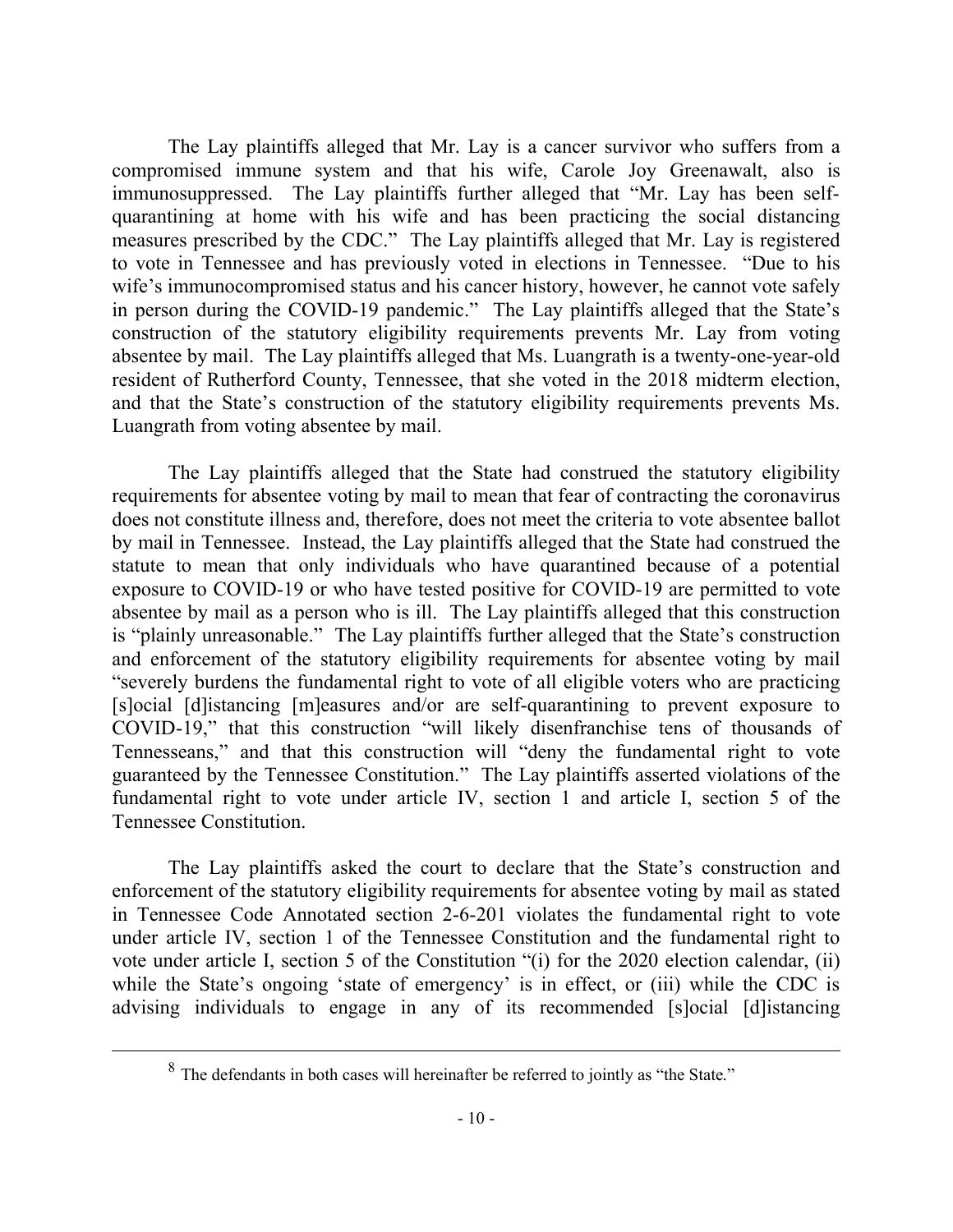[m]easures." The Lay plaintiffs further asked the court to issue preliminary and permanent injunctions prohibiting the State from enforcing statutory eligibility requirements for absentee voting by mail as stated in Tennessee Code Annotated section  $2 - 6 - 201$ :

to prevent:

any eligible voter, regardless of age and physical condition;

any eligible voter who lives with an individual who is at a higher risk of complications should they contract COVID-19; and/or

any eligible voter who is at a higher risk of complications should they contract COVID-19

to request, receive, and have counted an absentee ballot by mail at least for the 2020 election calendar and until the State's ongoing "state of emergency" is lifted and the CDC no longer advises individuals to engage in any of its recommended [s]ocial [d]istancing [m]easures . . .

On May 22, 2020, the Lay plaintiffs filed a motion for a temporary injunction pursuant to Rule 65.04 of the Tennessee Rules of Civil Procedure, supported by declarations. On May 27, 2020, the trial court set the motion for hearing on June 3, 2020, without oral testimony pursuant to Davidson County Local Rule 19.04. The trial court reset the hearing in the Fisher plaintiffs' case for that same date. The State filed responses in both cases supported by declarations. The plaintiffs filed replies supported by supplemental declarations, and the State filed sur-replies supported by additional declarations.

On June 4, 2020, following the hearing, the trial court filed its "Memorandum and Order Granting Temporary Injunction to Allow Any Tennessee Registered Voter to Apply for a Ballot to Vote by Mail Due to COVID-19." The trial court characterized the issue before it as "whether, in this time of the pandemic, the States' [sic] construction and application of Tennessee law constitutes an unreasonable and discriminatory burden on the fundamental right to vote vigorously guaranteed by the Tennessee Constitution." The court characterized the relief sought by the plaintiffs on their motion for a temporary injunction as "seek[ing] for the Court to enjoin the States̕ [sic] restrictive application of the law and for a mandate that the State must provide the Plaintiffs access to voting by mail." The trial court then summarized its holding as follows:

After studying the evidence and the law, and considering argument of [c]ounsel, the [c]ourt finds that the evidence does not support the State's claims that it is impossible for it to provide expanded access to voting by mail. Respectfully, the evidence is that the assumptions the State has employed in its fiscal and resource calculations are oddly skewed and not in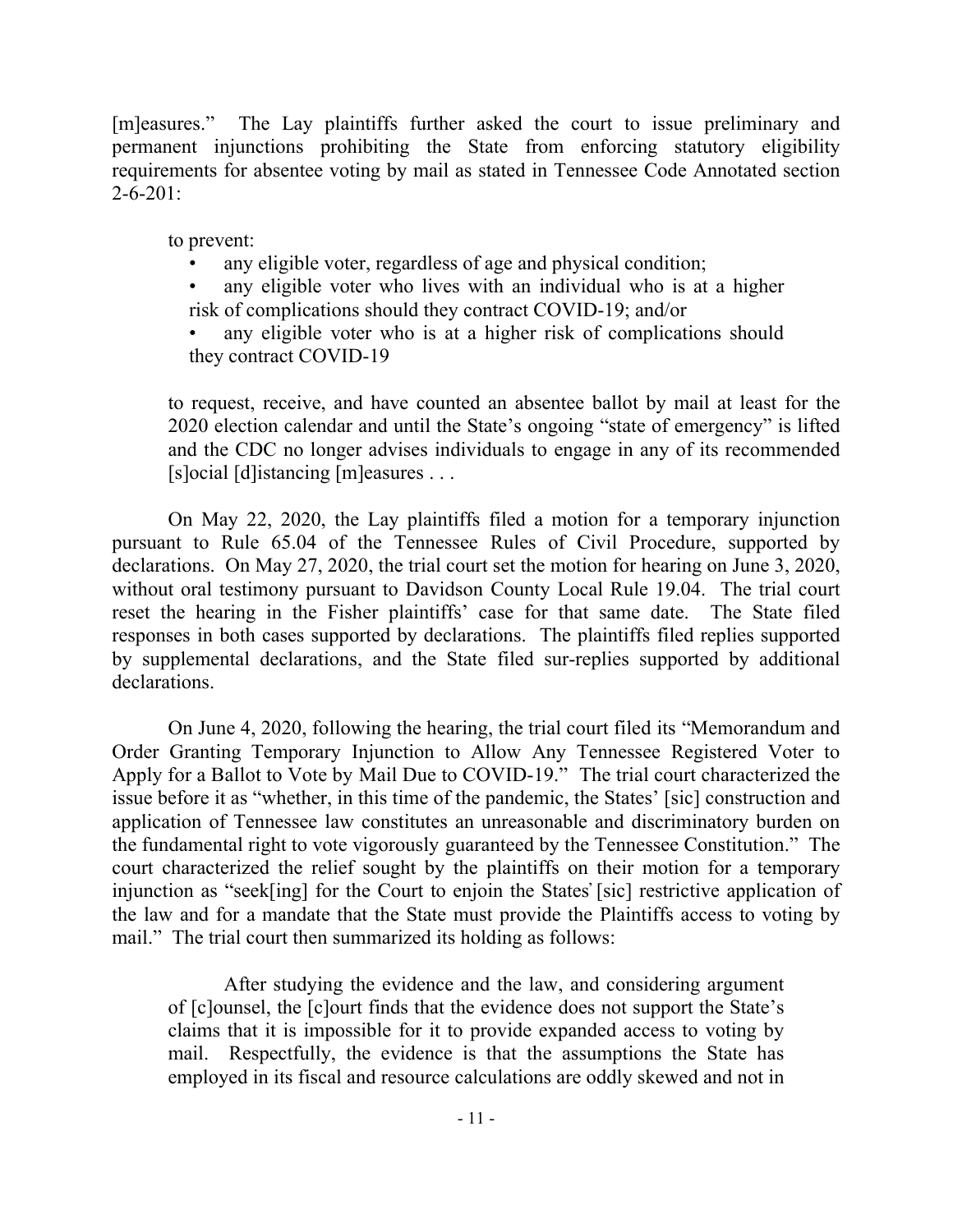accordance with the methodology of its own expert and industry standards. When, however, normal industry-recognized assumptions are used, the evidence establishes that the resources are there to provide temporary expanded access to voting by mail in Tennessee during the pandemic if the State provides the leadership and motivation as other states have done. As to voter fraud, the State's own expert debunks and rejects that as a reason for not expanding access to voting by mail.

From this evidence and upon using the legal standard of Anderson-Burdick, the Court concludes that the State's restrictive interpretation and application of Tennessee's voting by mail law (Tennessee Code Annotated section 2-6-201), during the unique circumstances of the pandemic, constitutes an unreasonable burden on the fundamental right to vote guaranteed by the Tennessee Constitution. Accordingly[,] the Plaintiffs are entitled to issuance of a temporary injunction.

(Footnote omitted). The trial court granted the plaintiffs' motion for a temporary injunction and ordered as follows:

[T]he Plaintiffs' motion for a temporary injunction is granted to the extent that, until further order of the [c]ourt, the Defendants are enjoined from:

— enforcing their current construction of the "excuse requirement" for absentee voting stated in Tennessee Code Annotated section 2-6-201(5)(C) and (D), and

are mandated to:

- provide any eligible Tennessee voter, who applies to vote by mail in order to avoid transmission or contraction of COVID-19, an absentee ballot in upcoming elections during the pendency of pandemic circumstances; and
- implement the construction and application of Tennessee Code Annotated section 2-6-201(5)(C) and (D) that any qualified voter who determines it is impossible or unreasonable to vote inperson at a polling place due to the COVID-19 situation shall be eligible to check the box on the absentee ballot application that, "the person is hospitalized, ill or physically disabled and because of such condition, the person is unable to appear at the person's polling place on election day; or the person is a caretaker of a hospitalized, ill or physically disabled person," and have that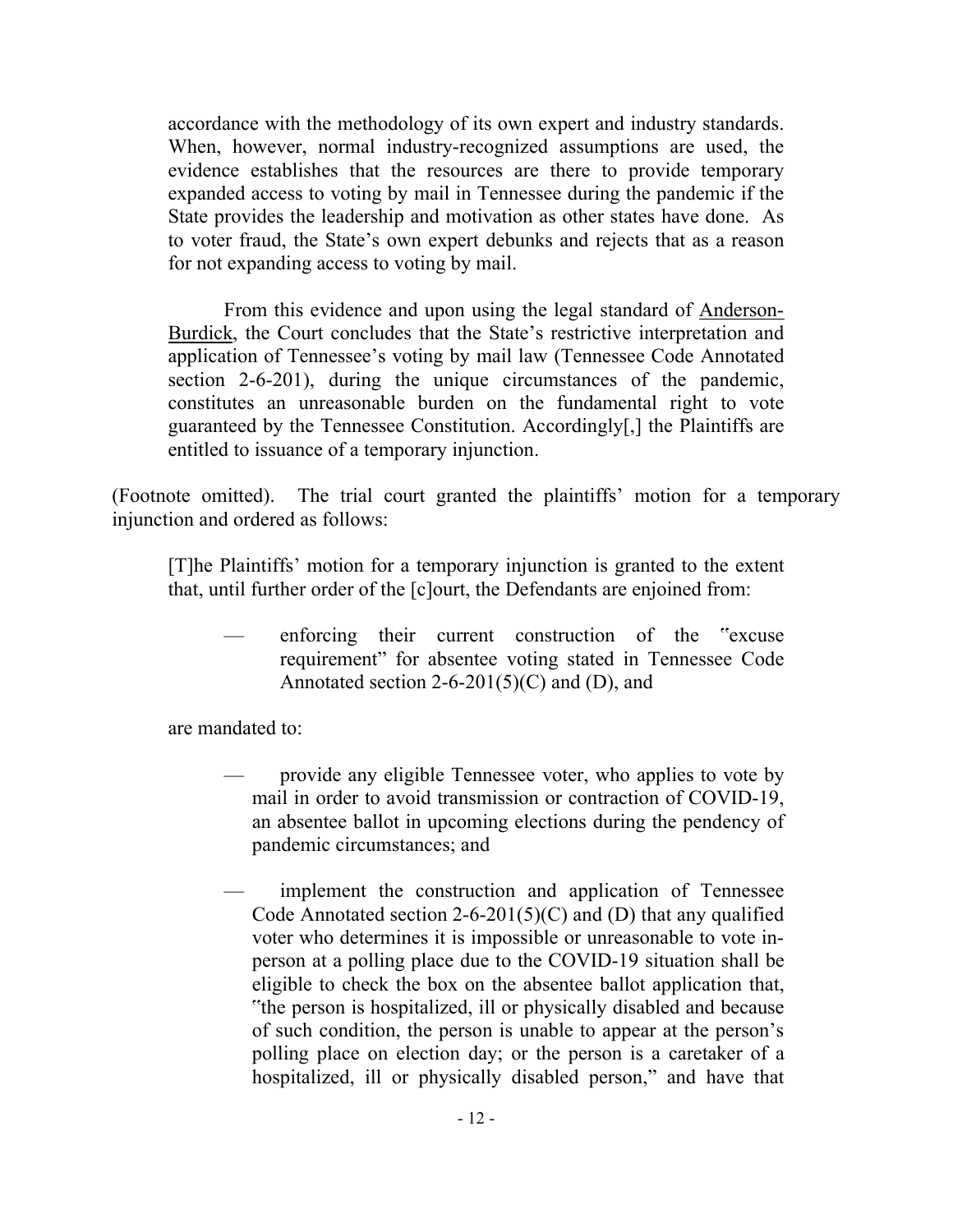absentee voting request duly processed by the State in accordance with Tennessee law.

In addition[,] it is ORDERED that the Defendants are mandated to:

— prominently post on their websites and disseminate to County Election Officials that voters who do not wish to vote in-person due to the COVID-19 virus situation are eligible to request an absentee ballot by mail or that such voters still have the option to vote in-person during Early voting or on Election Day.

Not ordered herein is a requirement that the State must automatically mail absentee ballots to all Tennessee registered voters, a practice being implemented in some states before and in response to the pandemic.

(Footnotes omitted). As the trial court explained:

[t]he difference is that the injunction issued above keeps in place and tracks the requirement of Tennessee law that to obtain a mail-in ballot, a voter must first apply for one so that it is only voters who apply to vote by mail that the State must print and mail absentee ballots to as the applications come in.

On June 5, 2020, the State filed a motion for an interlocutory appeal pursuant to Rule 9 of the Tennessee Rules of Appellate Procedure and a motion for a stay pending appeal pursuant to Rules 62.03 and 62.06 of the Tennessee Rules of Civil Procedure and requested expedited review. By order filed June 10, 2020, the trial court granted the State's motion for an interlocutory appeal on the issue of "whether the June 4, 2020 Temporary Injunction is valid and shall remain in effect." The trial court denied the State's motion for a stay pending appeal.

On June 12, 2020, the State filed in the Court of Appeals an application for permission to appeal pursuant to Rule 9 of the Tennessee Rules of Appellate Procedure and requested expedited review.<sup>9</sup> The single issue raised in the application was "whether the temporary injunction was properly issued." The State simultaneously filed in the Court of Appeals a motion seeking review of the trial court's denial of a stay pursuant to Rule 7 of the Tennessee Rules of Appellate Procedure and/or for the entry of a stay

 $9<sup>9</sup>$  The State included its merits brief within its application.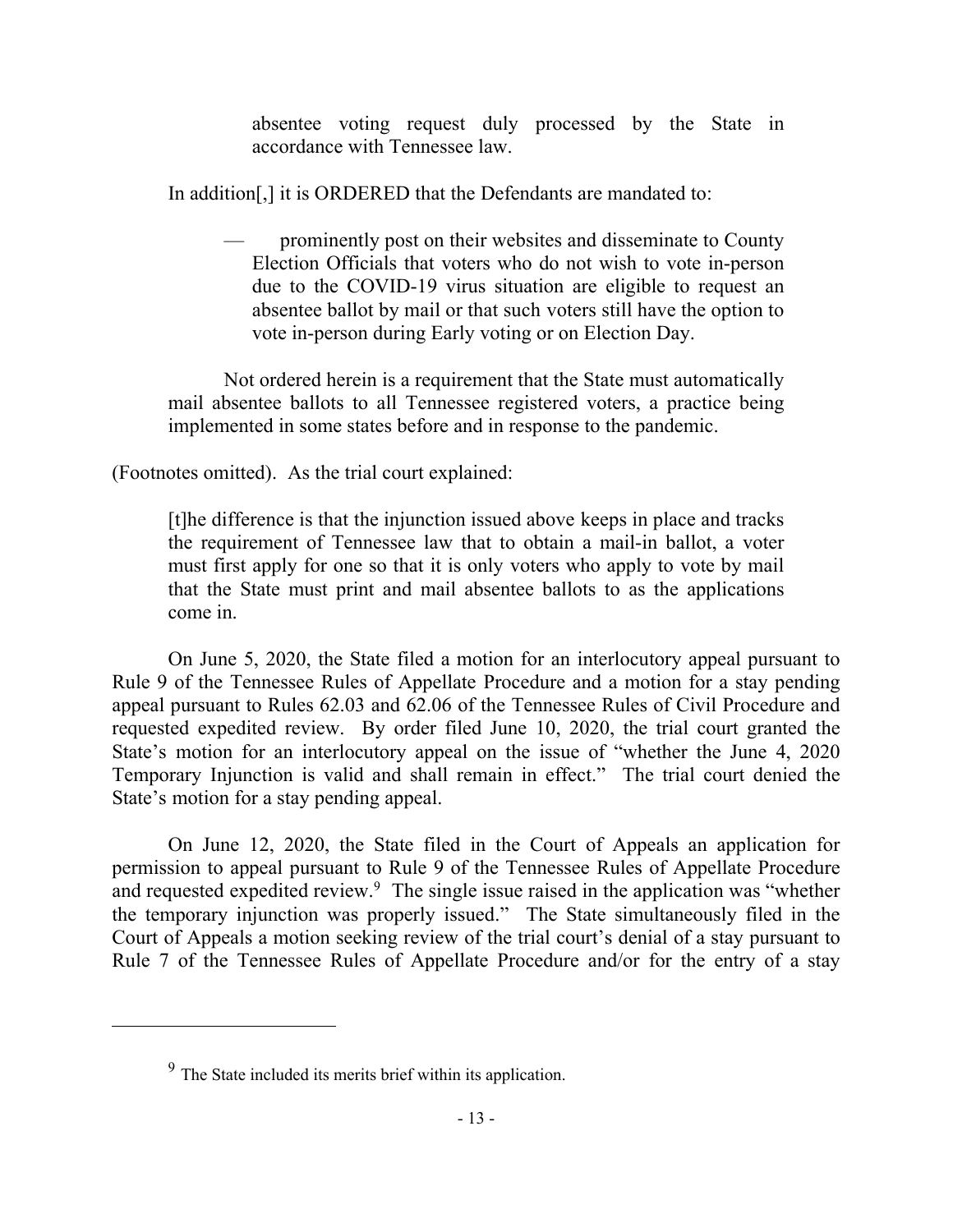pending appeal pursuant to Rule 62.08 of the Tennessee Rules of Civil Procedure and requested expedited consideration of those motions.

Also on June 12, 2020, the State filed in this Court a motion to assume jurisdiction of the appeal pursuant to Tennessee Code Annotated section 16-3-201(d)(1) and (2) and Rule 48 of the Rules of the Tennessee Supreme Court. By order filed June 24, 2020, this Court granted the State's motion to assume jurisdiction and its application for permission to appeal and set an expedited briefing schedule. By separate order entered that same day, the Court denied the State's motion for a stay pending appeal. By order filed July 24, 2020, this Court set the cases for consolidated oral argument on July 30, 2020, and oral argument was held on that date.

#### **II. Analysis**

#### *A. Scope of Review*

This is an interlocutory appeal. The Court's review is limited to those questions clearly within the scope of the issue certified for interlocutory appeal. Funk v. Scripps Media, Inc., 570 S.W.3d 205, 210 (Tenn. 2019). As noted, the trial court and the State broadly stated the issue as the propriety of the trial court's entry of the temporary injunction. In their reply brief, the State restated the issue more narrowly: "The only question before this Court is whether the Tennessee Constitution *requires* the State to allow *all Tennessee voters* to vote by mail in the August and November elections."

The parties acknowledge, however, that there are two distinct categories of plaintiffs and persons within the scope of the trial court's temporary injunction: 1) persons with special vulnerability to COVID-19 and persons who are caretakers for persons with special vulnerability to COVID-19; and 2) persons who neither have special vulnerability to COVID-19 nor are caretakers for persons with special vulnerability to COVID-19. At oral argument before this Court, the State agreed that persons in the first category are eligible to vote absentee by mail under the provisions of Tennessee Code Annotated section 2-6-201(5)(C) and (D), but the State continues to contend that persons in the second category are not eligible to vote absentee by mail. The Court, therefore, addresses these two categories separately.

#### *B. Plaintiffs and Persons with Special Vulnerability to COVID-19*

As noted, the State has agreed that those plaintiffs and persons with special vulnerability to COVID-19 or who are caretakers of persons with special vulnerability to COVID 19 are eligible to vote absentee by mail pursuant to the statutory eligibility requirements for absentee voting by mail set forth in Tennessee Code Annotated section  $2-6-201(5)(C)$  and (D). The State also has agreed that it has a responsibility to provide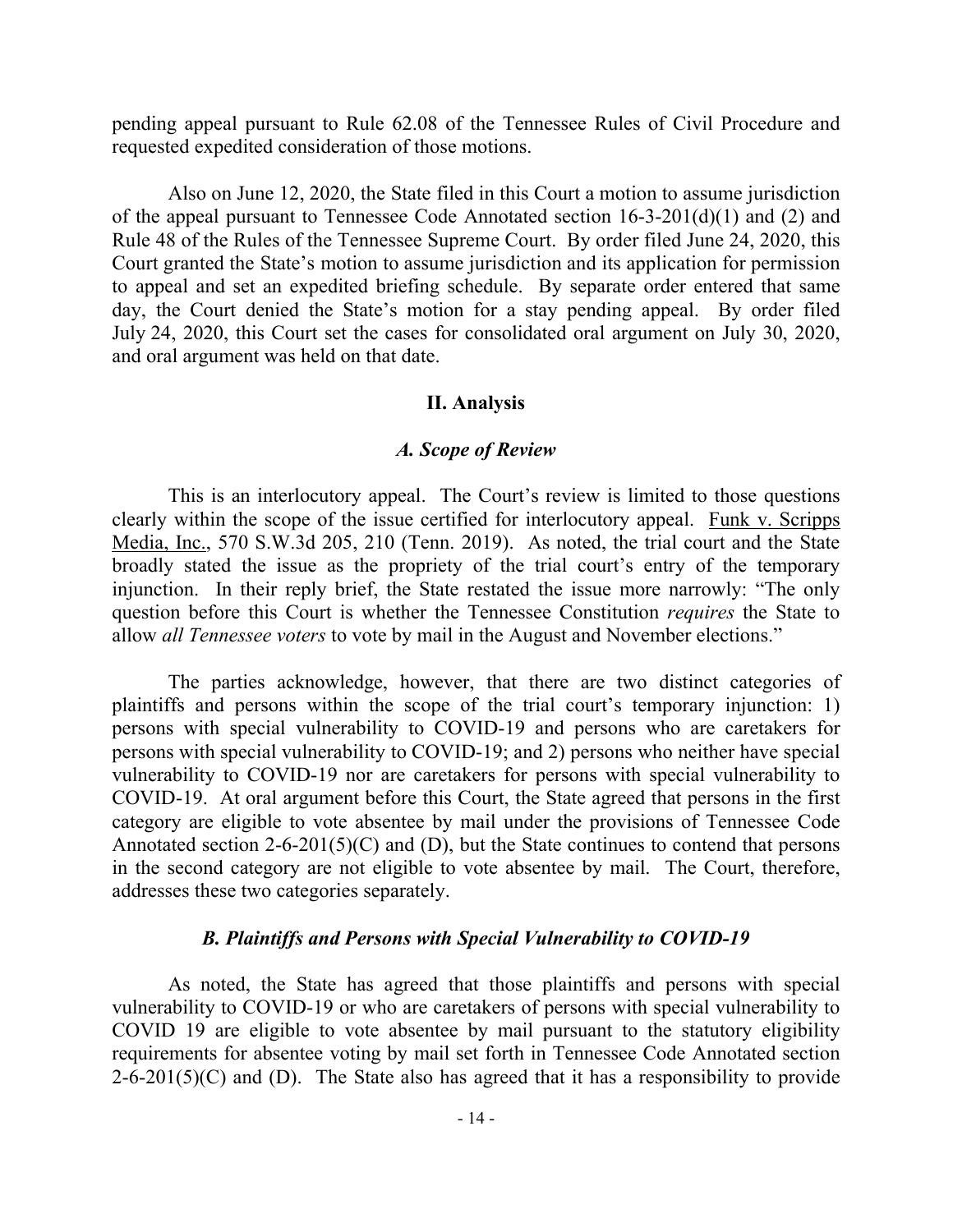instructions to local election officials and to voters that are consistent with its expressed interpretation of Section 2-6-201(5)(C) and (D). We accept the State's concessions. State v. Franklin, 308 S.W.3d 799, 811 (Tenn. 2010) (citing Barron v. Tenn. Dep't of Human Serv., 184 S.W.3d 219, 223 (Tenn. 2006)). We have no reason to doubt that the State will faithfully discharge its duty to implement the absentee voting statutes and will permit such persons to vote absentee by mail pursuant to the requirements, processes, and procedures set forth in those statutes. West v. Schofield, 460 S.W.3d 113, 131 (Tenn. 2015) (stating that public officials are "presumed to discharge their duties in good faith and in accordance with the law" (citations omitted)). We instruct the State to ensure that appropriate guidance is provided to Tennessee registered voters with respect to the eligibility requirements of such persons to vote absentee by mail in advance of the November 2020 election.<sup>10</sup> Accordingly, we hold that as to plaintiffs and persons with special vulnerability to COVID-19 or who are caretakers of persons with special vulnerability to COVID 19, injunctive relief is not necessary.

### *C. Plaintiffs and Persons without Special Vulnerability to COVID-19*

#### 1. Temporary Injunction and Standard of Review

The interlocutory appeal in this case is from the trial court's grant of a temporary injunction. Rule 65.04(2) of the Tennessee Rules of Civil Procedure provides:

[a] temporary injunction may be granted during the pendency of an action if it is clearly shown by verified complaint, affidavit or other evidence that the movant's rights are being or will be violated by an adverse party and the movant will suffer immediate and irreparable injury, loss or damage pending a final judgment in the action, or that the acts or omissions of the adverse party will tend to render such final judgment ineffectual.

 $10$  Such guidance may include that provided by the CDC with respect to underlying medical and health conditions which place individuals at heightened risk for COVID-19. In addition, the guidance should inform voters that, as set forth in the State's COVID-19 Contingency Plan, for those who request a mail-in ballot on the basis that the voter is either ill or the caretaker of someone who is ill, "[a] physician's statement is not required to allow these voters to vote absentee by-mail." As the State acknowledged during oral argument, these statutory provisions operate essentially as an "honor system" in that the voter makes his or her own determination as to being "ill" or the caretaker for someone who is "ill," based on the voter's own knowledge.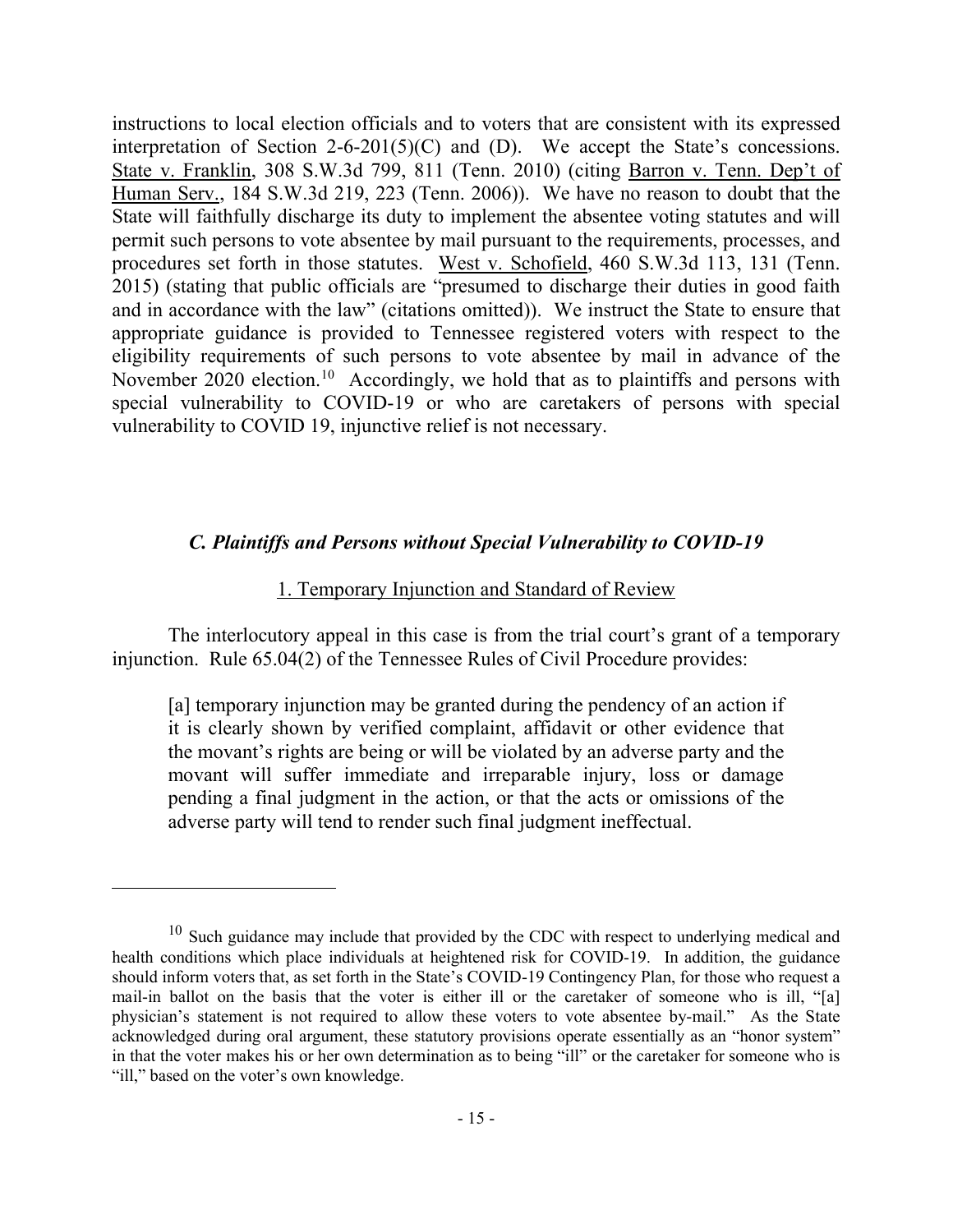Tenn. R. Civ. Pro. 65.04(2) (2020). Like the federal courts, Tennessee trial courts consider four factors in determining whether to issue a temporary injunction: "(1) the threat of irreparable harm to the plaintiff if the injunction is not granted; (2) the balance between this harm and the injury that granting the injunction would inflict on defendant; (3) the probability that plaintiff will succeed on the merits; and (4) the public interest." Moody v. Hutchison, 247 S.W.3d 187, 199–200 (Tenn. Ct. App. 2007) (citing Mosby v. Colson, No. W2006-00490-COA-R3-CV, 2006 WL 2354763 (Tenn. Ct. App. Aug. 14, 2006)), perm. app. denied (Tenn. Mar. 3, 2008); Obama for America v. Husted, 697 F.3d 423, 428 (6th Cir. 2012). Where, as here, the temporary injunction is sought on the basis of an alleged constitutional violation, the third factor—likelihood of success on the merits—often is the determinative factor. Obama for America, 697 F.3d at 436 (citing Jones v. Caruso, 569 F.3d 258, 265 (6th Cir. 2009)). A plaintiff's failure to show likelihood of success on the merits is usually fatal. Lyons v. City of Columbus, No. 2:20 cv-3070, 2020 WL 3396319, at \*2 (S.D. Ohio June 19, 2020) (citations omitted).

In these cases, the temporary injunction sought and ordered was mandatory, as opposed to prohibitory. A mandatory injunction is one which alters the status quo and orders the defendant to take action to remedy the alleged wrong. See Lawrence A. Pivnick, 2 Tenn. Cir. Ct. Prac. § 31:2 (Dec. 2019 update). This Court has long recognized the extraordinary nature of mandatory injunctions and has cautioned that this relief should be granted only in exceptional circumstances. Cole v. Dych, 535 S.W.2d 315, 322 (Tenn. 1976); King v. Elrod, 268 S.W.2d 103, 106 (Tenn. 1954).

The trial court's decision to grant the plaintiffs' request for a temporary injunction is discretionary and is reviewed under an abuse of discretion standard. Gentry v. McCain, 329 S.W.3d 786, 793 (Tenn. Ct. App. 2010), perm. app. denied (Tenn. Oct. 18, 2010); Hughes v. Tenn. Dep't of Corr., No. M2016-02212-COA-R3-CV, 2017 WL 4125378, at \*2 (Tenn. Ct. App. Sept. 18, 2017); Curb Records, Inc. v. McGraw, No. M2011-02762-COA-R3-CV, 2012 WL 4377817, at \*3 (Tenn. Ct. App. Sept. 25, 2012), perm. app. denied (Tenn. Feb. 12, 2013). "A court abuses its discretion when it causes an injustice to the party challenging the decision by (1) applying an incorrect legal standard, (2) reaching an illogical or unreasonable decision, or (3) basing its decision on a clearly erroneous assessment of the evidence." Harmon v. Hickman Cmty. Healthcare Servs., Inc., 594 S.W.3d 297, 305–06 (Tenn. 2020) (citations omitted).

Whether the trial court applied an incorrect legal standard is a question of law and is reviewed *de novo* with no presumption of correctness. Funk, 570 S.W.3d at 211 (citing Wallace v. Metro. Gov't of Nashville, 546 S.W.3d 47, 52 (Tenn. 2018)). Questions of fact normally are reviewed *de novo* but with a presumption of correctness unless the evidence preponderates otherwise. See Tenn. R. App. P. 13(d) (2020); Hughes v. Tenn. Bd. of Prob. and Parole, 514 S.W.3d 707, 712 (Tenn. 2017). In this appeal, however, all evidence was documentary. There was no live testimony; instead, there were only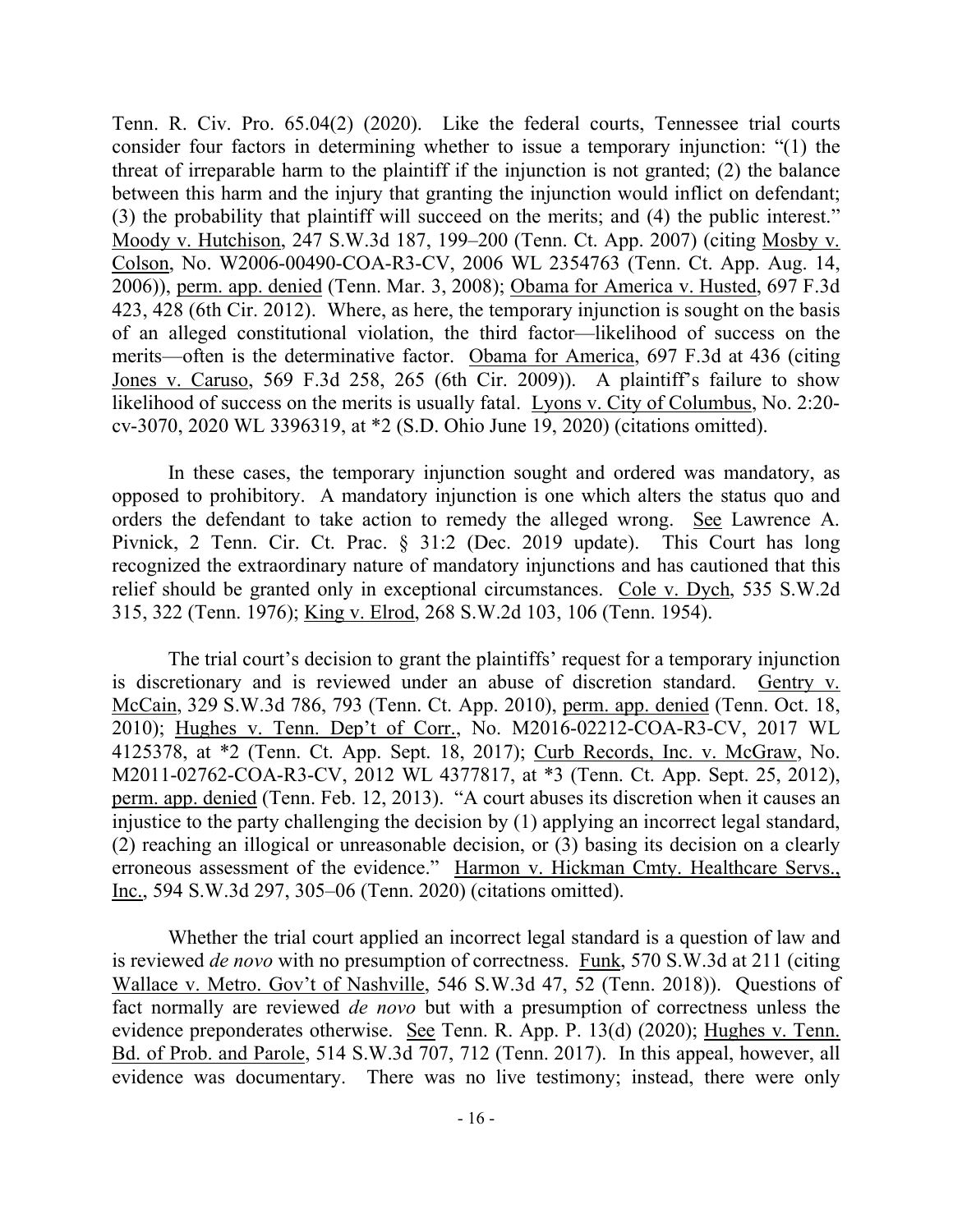declarations. Accordingly, we afford no deference and no presumption of correctness to the trial court's findings of fact. See Kelly v. Kelly, 445 S.W.3d 685, 693 (Tenn. 2014) ("When findings are based on documentary evidence, an appellate court's ability to assess credibility and to weigh the evidence is the same as the trial court's. Accordingly, when factual findings are based on documentary evidence, an appellate court may draw its own conclusions with regard to the weight and credibility to be afforded that documentary evidence." (Citation omitted)); Wells v. Tenn. Bd. of Regents, 9 S.W.3d 779, 783-84 (Tenn. 1999) (citing Corcoran v. Foster Auto GMC, Inc., 746 S.W.2d 452, 456 (Tenn. 1988)).

### 2. Likelihood of Success on the Merits

#### a. Standard of Review

Whether a plaintiff is likely to succeed on the merits for purposes of a temporary injunction is a question of law and is reviewed *de novo*. See Obama for America, 697 F.3d at 428. The underlying claim as to which the Court must determine the likelihood of success on the merits is the constitutionality of the State's construction and application of Tennessee Code Annotated section  $2-6-201(5)(C)$  and (D), which prescribes the eligibility criteria for voting absentee by mail. "When analyzing the constitutionality of a statute, we review the issue *de novo* with no presumption of correctness to the lower court's legal conclusions." Tenn. Bd. of Prob. and Parole, 514 S.W.3d at 712 (citing Waters v. Farr, 291 S.W.3d 873, 882 (Tenn. 2009)).

### b. Standing

As part of its argument to the trial court on the temporary injunction factor of likelihood of success on the merits, the State raised a challenge to the plaintiffs' standing. This argument was also included in the State's initial brief in its Rule 9 application to the Court of Appeals. It is not entirely clear from the State's supplemental brief and supplemental reply brief filed in this Court whether it continues to assert a challenge to plaintiffs' standing. We nonetheless preliminarily address standing.

The question of standing is one that ordinarily precedes a consideration of the merits of a claim. City of Memphis v. Hargett, 414 S.W.3d 88, 96 (Tenn. 2013). "The proper focus of a determination of standing is a party's right to bring a cause of action, and the likelihood of success on the merits does not factor into such an inquiry." Id. at 97 (citing ACLU of Tenn. v. Darnell, 195 S.W.3d 612, 620 (Tenn. 2006)); Wood v. Metro. Nashville & Davidson Cnty. Gov't, 196 S.W.3d 152, 158 (Tenn. Ct. App. 2005) (citing Valley Forge Christian Coll. v. Americans United for Separation of Church & State, Inc., 454 U.S. 464, 484 (1982); Petty v. Daimler/Chrysler Corp., 91 S.W.3d 765, 767 (Tenn.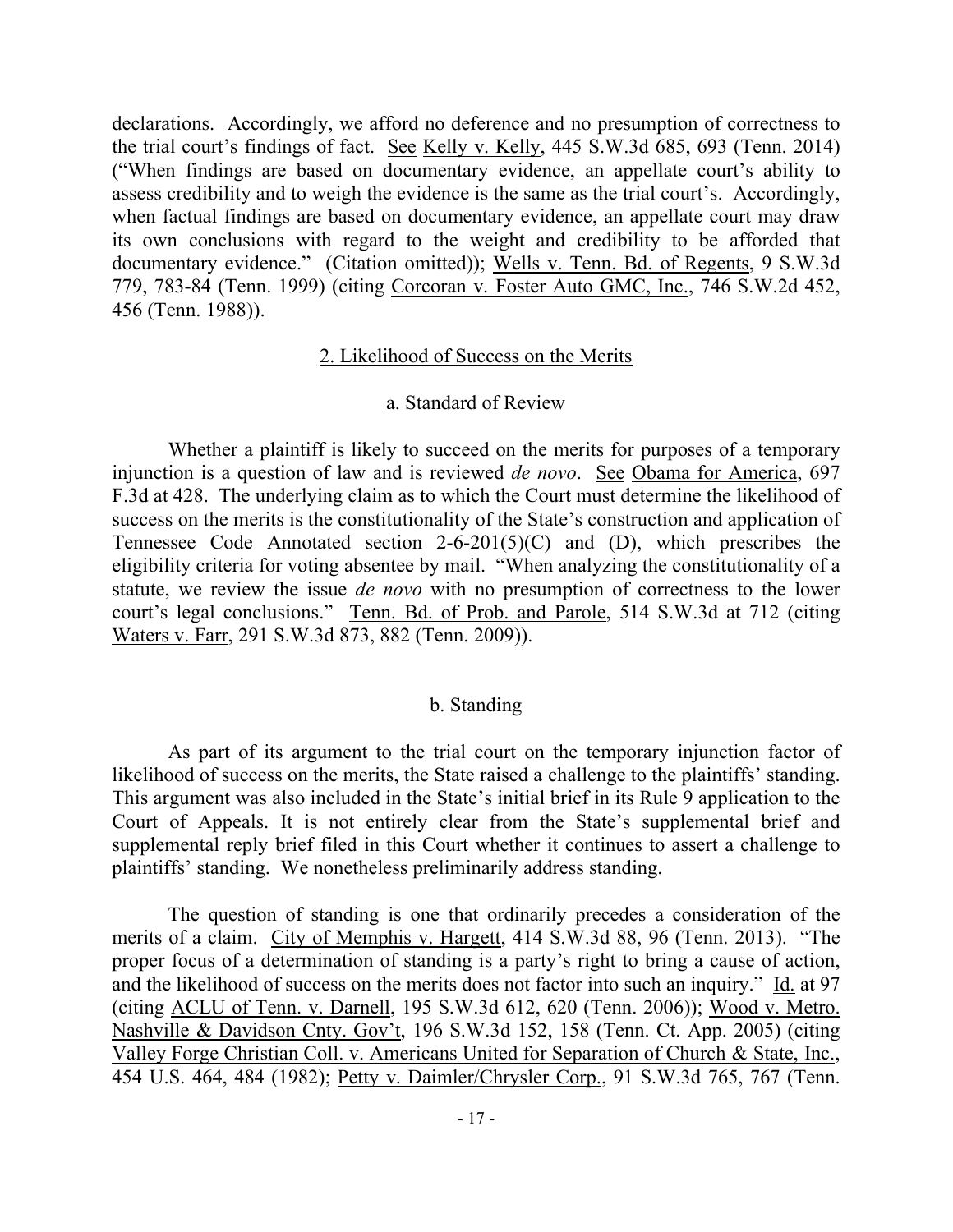Ct. App. 2002)), perm. app. denied (Tenn. June 26, 2006); Mayhew v. Wilder, 46 S.W.3d 760, 767 (Tenn. Ct. App. 2001), perm. app. denied (Tenn. Mar. 19, 2001). That being said, a party's standing may turn on the nature of the claim and requires a determination of whether a plaintiff is entitled to an adjudication of the particular claim. City of Memphis, 414 S.W.3d at 97 (citation omitted).

The State challenged the plaintiffs' constitutional standing. Constitutional standing is a fundamental requirement of a justiciable controversy. Id. at 98. To establish constitutional standing, a plaintiff must satisfy three elements: 1) a distinct and palpable injury; that is, an injury that is not conjectural, hypothetical, or predicated upon an interest that a litigant shares in common with the general public; 2) a causal connection between the alleged injury and the challenged conduct; and 3) the injury must be capable of being redressed by a favorable decision of the court. Id. (citing Darnell, 195 S.W.3d at 620). As this Court has explained these three elements:

First, a party must show an injury that is "distinct and palpable"; injuries that are conjectural, hypothetical, or predicated upon an interest that a litigant shares in common with the general citizenry are insufficient in this regard. Second, a party must demonstrate a causal connection between the alleged injury and the challenged conduct. While the causation element is not onerous, it does require a showing that the injury to a plaintiff is "fairly traceable" to the conduct of the adverse party. The third and final element is that the injury must be capable of being redressed by a favorable decision of the court.

Id. (citations omitted). In this appeal, the proper focus of the standing inquiry is on the asserted infringement to the right to vote and the alleged facts regarding that asserted infringement and resulting injury to the plaintiffs. See id. at 99-100. We find that the plaintiffs have asserted a sufficient infringement and have alleged sufficient facts regarding an injury to establish constitutional standing. As in City of Memphis, it appears here too that the State's arguments actually "pertain to the merits of the claim of undue burden, rather than the issue of standing." Id. at 100 (citing Darnell, 195 S.W.3d at 620).

c. Nature of Constitutional Challenge and Burden

A constitutional challenge to a statute may be either facial or as-applied. In a facial challenge, the plaintiff contends that there are no circumstances under which the statute, as written, may be found valid. City of Memphis, 414 S.W.3d at 103 (citing Davis-Kidd Booksellers, Inc. v. McWherter, 866 S.W.2d 520, 525 (Tenn. 1993)); Tenn. Bd. of Prob. and Parole, 514 S.W.3d at 712. In contrast, in an as-applied challenge, the plaintiff contends that the statute is unconstitutional as construed and applied in actual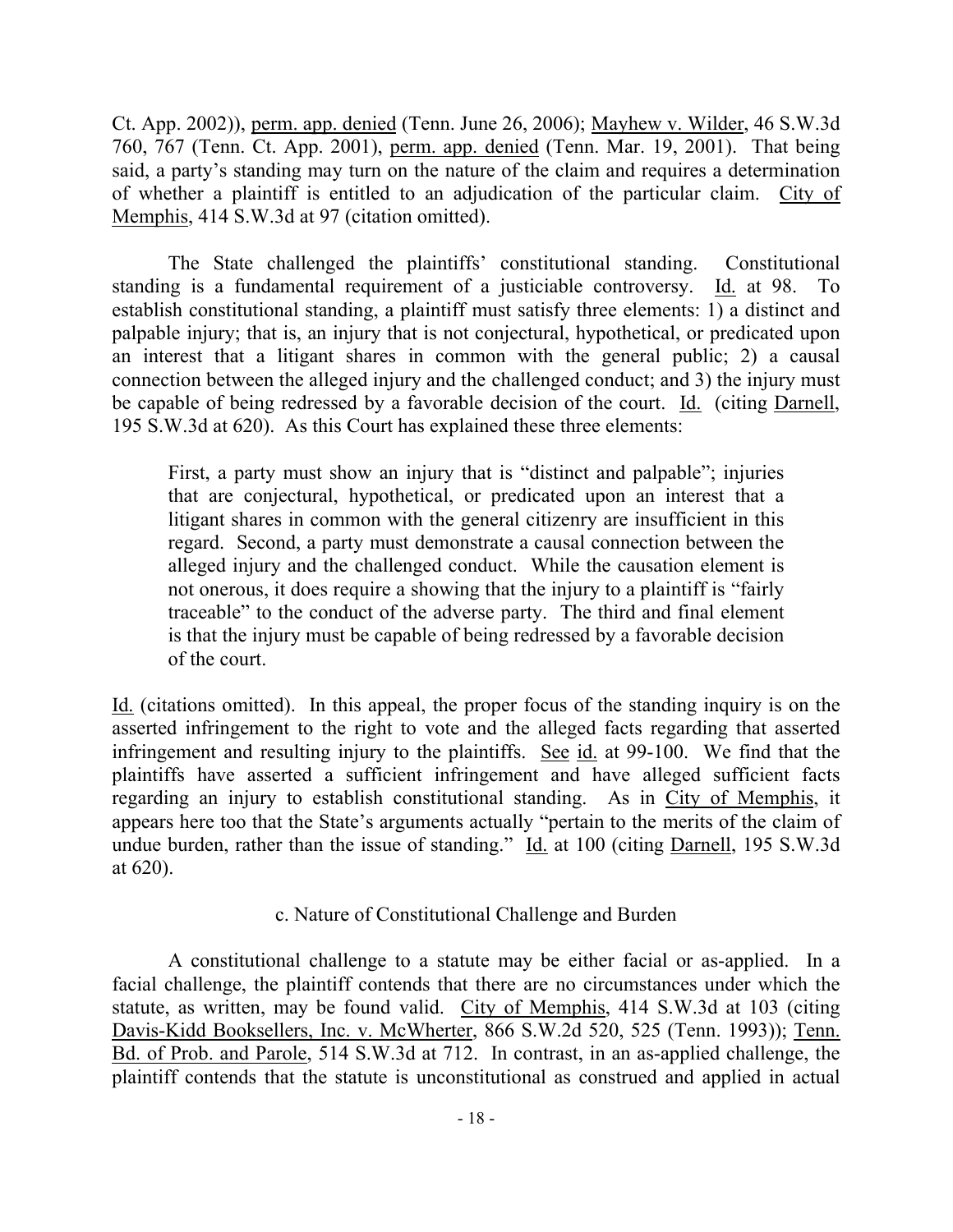practice against the plaintiff under the facts and circumstances of the particular case, not under some set of hypothetical circumstances. City of Memphis, 414 S.W.3d at 107.

Initially, it appeared that the parties disputed whether the plaintiffs' challenge to the constitutionality of Tennessee Code Annotated section  $2-6-201(5)(C)$  and (D) was facial or as-applied. In truth, the dispute now appears more about the available scope of any injunctive remedy; that is, whether the trial court erred in issuing an injunction that applied to persons beyond the named plaintiffs. All parties now appear to recognize that the plaintiffs' constitutional claim is a hybrid; it has characteristics of both an as-applied challenge and a facial challenge. See Green Party of Tenn. v. Hargett, 791 F.3d 684, 691-92 (6th Cir. 2015) ("'[T]he distinction between facial and as-applied challenges is not so well defined that it has some automatic effect or that it must always control the pleadings and disposition in every case involving a constitutional challenge.' In fact, a claim can have characteristics of as-applied and facial challenges: it can challenge more than just the plaintiff's particular case without seeking to strike the law in all its applications." (Citations omitted)). The plaintiffs challenge the State's construction and application of this statute to them and others like them under the specific circumstances of the COVID-19 pandemic. The hybrid nature of the plaintiffs' constitutional challenge does not limit the scope of the available injunctive relief to only the named plaintiffs. Had the plaintiffs asserted only an as-applied challenge, the court still would have been permitted to award relief that extended beyond the named plaintiffs. See Whole Woman's Health v. Hellerstedt, 136 S.Ct. 2292, 2307 (2016).

The hybrid nature of the plaintiffs' constitutional challenge, however, does impact the burden placed upon them to establish their claim and, concomitantly, their likelihood of success on the merits of that claim. To the extent that the plaintiffs' claims extend beyond their circumstances, they must satisfy the standards for a facial challenge. Green Party of Tenn., 791 F.3d at 692 (quoting John Doe No. 1 v. Reed, 561 U.S. 186, 194 (2010)).

This Court recently reiterated the general burden faced by a plaintiff mounting a constitutional challenge to a statute:

"In evaluating the constitutionality of a statute, we begin with the presumption that an act of the General Assembly is constitutional." "[I]n reviewing [a] statute for a possible constitutional infirmity, we are required to indulge every presumption and resolve every doubt in favor of the constitutionality of the statute."

"The Court must uphold the constitutionality of a statute wherever possible[.]" "[T]he Court must be controlled by the fact that our Legislature may enact any law which our Constitution does not prohibit,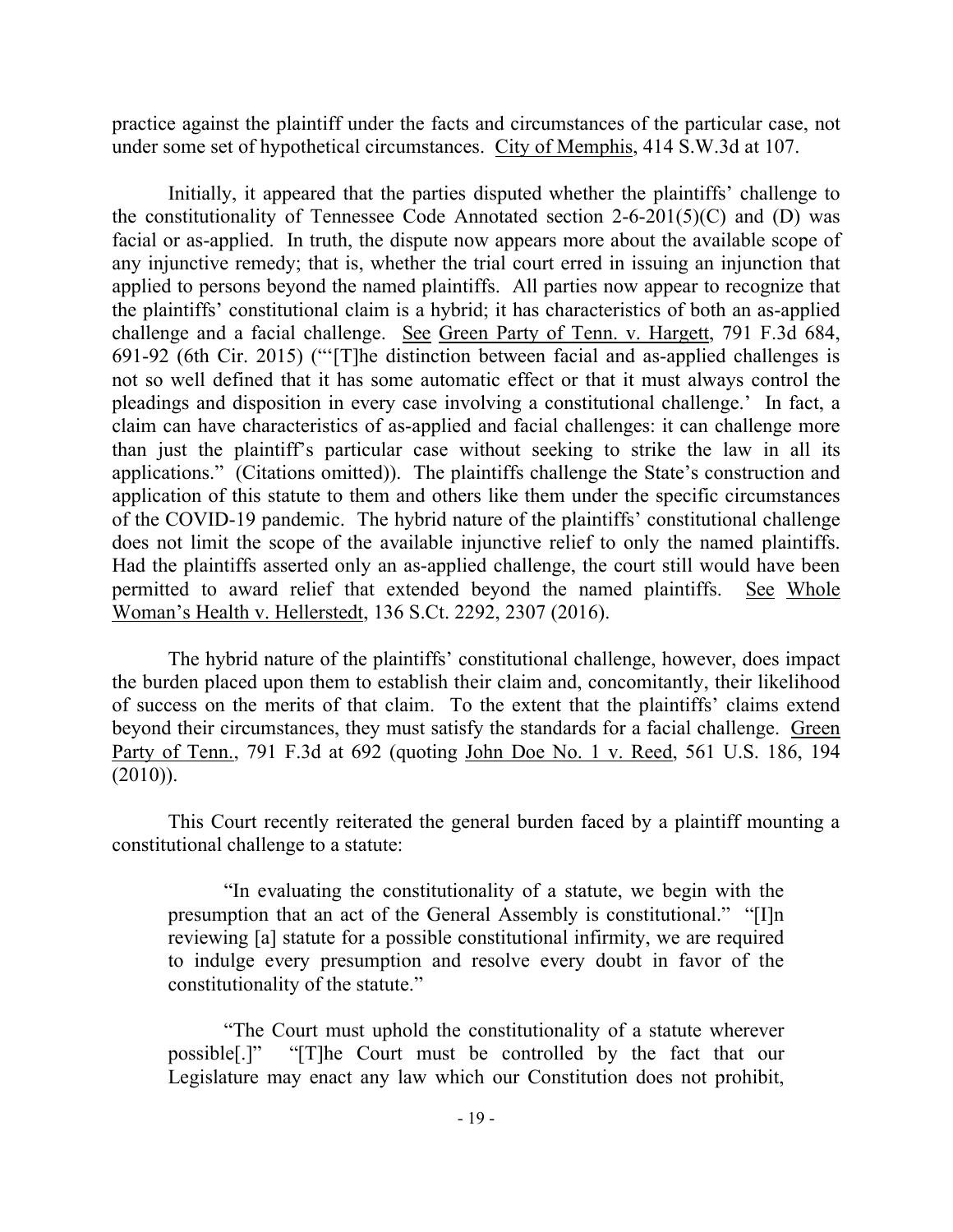and the Courts of this State cannot strike down one of its statutes unless it clearly appears that such statute does contravene some provision of the Constitution."

Willeford v. Klepper, 597 S.W.3d 454, 465 (Tenn. 2020) (citations omitted). That burden is even greater when the challenge is facial. Waters, 291 S.W.3d at 882 (citing Gallaher v. Elam, 104 S.W.3d 455, 459 (Tenn. 2003)). A facial challenge to a statute is "'the most difficult challenge to mount successfully since the challenger must establish that no set of circumstances exist under which the Act would be valid.'" Lynch v. City of Jellico, 205 S.W.3d 384, 390 (Tenn. 2006) (citations omitted). Plaintiffs asserting a facial challenge, therefore, undertake an especially heavy legal burden. Id.

## d. Analytical Framework for Constitutional Review

The plaintiffs contend that the State's construction and application of the statutory criteria for absentee voting by mail under Tennessee Code Annotated section 2-6-  $201(5)(C)$  and (D) constitute an unconstitutional burden on their fundamental right to vote guaranteed by article I, section 5 and article IV, section 1 of the Tennessee Constitution, which provide in pertinent part:

## Tenn. Const., art. 1, § 5 § 5. Elections and suffrage

The elections shall be free and equal, and the right of suffrage, as hereinafter declared, shall never be denied to any person entitled thereto, except upon conviction by a jury of some infamous crime, previously ascertained and declared by law, and judgment thereon by court of competent jurisdiction.

### Tenn. Const., art. 4, § 1 § 1. Qualifications; precincts; military duty

Every person, being eighteen years of age, being a citizen of the United States, being a resident of the State for a period of time as prescribed by the General Assembly, and being duly registered in the county of residence for a period of time prior to the day of any election as prescribed by the General Assembly, shall be entitled to vote in all federal, state, and local elections held in the county or district in which such person resides. All such requirements shall be equal and uniform across the state, and there shall be no other qualification attached to the right of suffrage.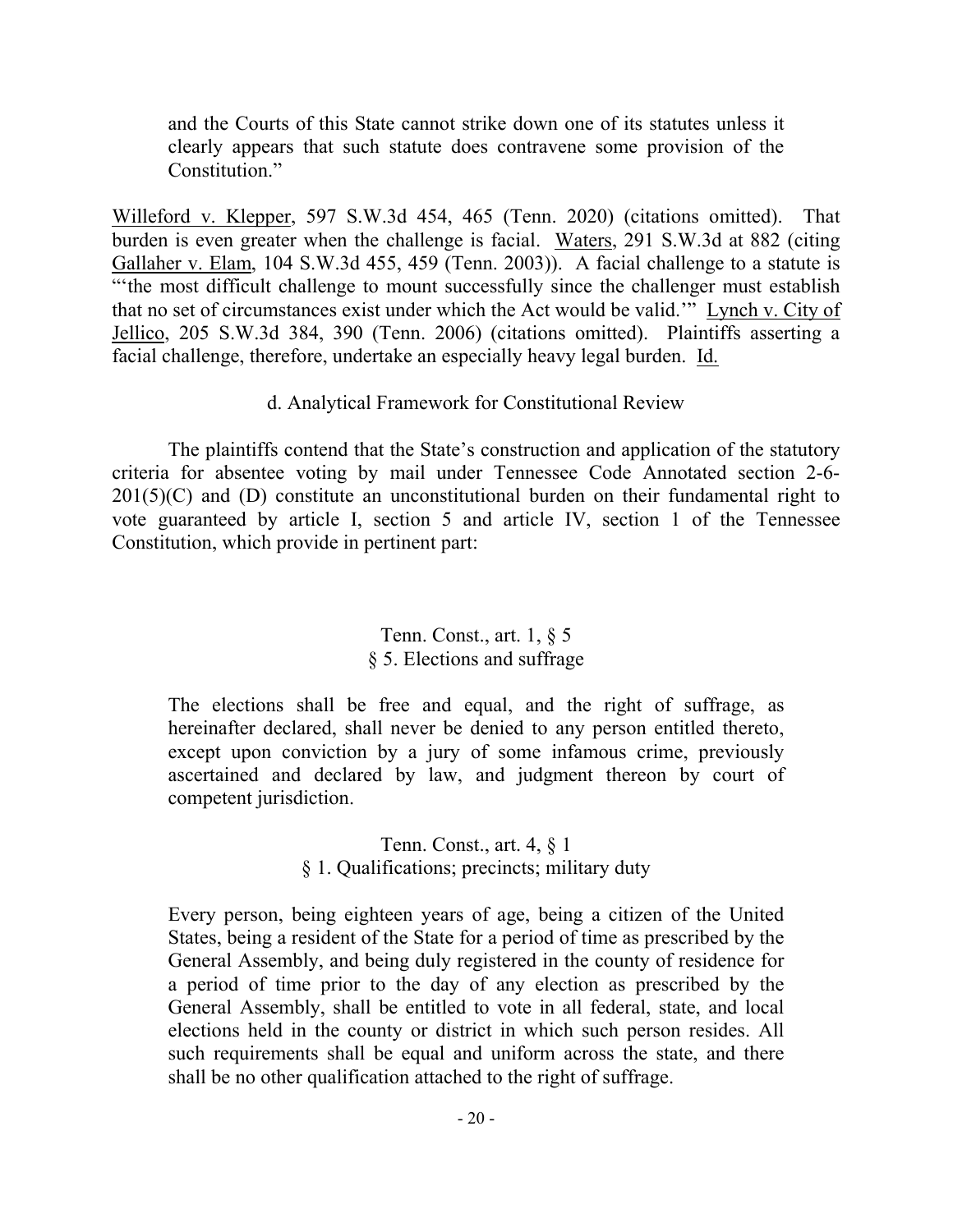The General Assembly shall have power to enact laws requiring voters to vote in the election precincts in which they may reside, and laws to secure the freedom of elections and the purity of the ballot box.

This Court has not definitively determined the appropriate analytical framework by which to evaluate claims alleging violations of the Tennessee constitutional right to vote. In City of Memphis, we acknowledged this open question:

This Court has not previously addressed the standard of review applicable to claims arising under article I, section 5 of the Tennessee Constitution. The Court of Appeals determined that laws burdening the right to vote "must be subjected to strict scrutiny." While the Plaintiffs challenge the Court of Appeals' analysis of their claims, they maintain that strict scrutiny is the proper standard of review. The Defendants agree, conceding that "the Court of Appeals correctly applied the strict scrutiny standard of review." Notably, however, the United States Supreme Court has rejected the notion that strict scrutiny applies to every statute imposing a burden on the right to vote under the United States Constitution. Instead, addressing claims arising under the First and Fourteenth Amendments, the Court has adopted a "more flexible standard," pursuant to which a showing of important governmental regulatory interests may justify lesser restrictions on the right to vote, whereas strict scrutiny is reserved for laws that impose "'severe' restrictions." Thus, there is a potential question as to whether this Court should adopt a more stringent standard for voting rights challenges under article I, section 5 than is applied under the United States Constitution.

414 S.W.3d at 102 (citations omitted). Because the parties in City of Memphis had agreed that strict scrutiny review applied, however, we left for another day the determination of the appropriate analytical framework. Id.

Here, in contrast to City of Memphis, the plaintiffs and the State disagree as to the appropriate standard, with the plaintiffs urging strict scrutiny review and the State urging rational basis review.

Under the strict scrutiny standard urged by the plaintiffs, the State "must demonstrate that any burden on the right to vote is justified by a compelling state interest." City of Memphis, 414 S.W.3d at 102 (citation omitted). The State must further demonstrate that the statute and its application of the statute are narrowly tailored to achieve a compelling state interest. Id. (citation omitted). The State's application of a statute cannot qualify as narrowly tailored if there are alternative means of achieving the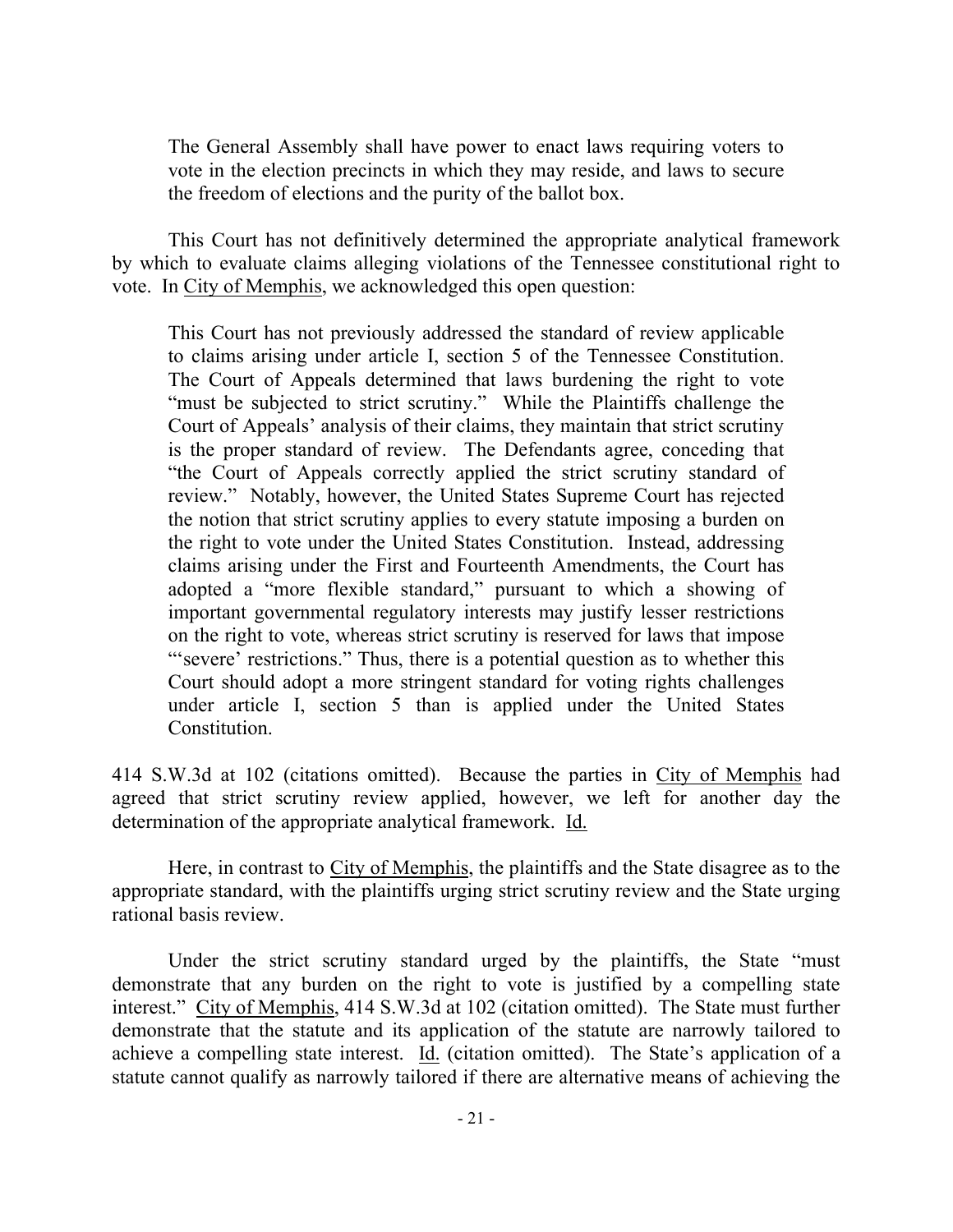governmental interest that would be less intrusive and comparably effective. Id. at 103 (citation omitted).

In contrast, under the rational basis standard of review urged by the State, a statute will survive a constitutional challenge if any reasonably conceivable state of facts could provide a rational basis for its application of the statute. See Armour v. City of Indianapolis, 566 U.S. 673, 681 (2012).

The trial court resolved this dispute about the appropriate standard of review for evaluating the plaintiffs' constitutional claim by employing the so-called Anderson-Burdick analytical framework.<sup>11</sup>

The Sixth Circuit Court of Appeals recently described the Anderson-Burdick framework in the context of a voting rights case arising as a result of the COVID-19 pandemic:

Under Anderson-Burdick, we first look to the burden the State's regulation imposes on the right to vote. When States impose "'reasonable nondiscriminatory restrictions'" on the right to vote, courts apply rational basis review and "'the State's important regulatory interests are generally sufficient to justify' the restrictions." But when States impose severe restrictions on the right to vote, such as poll taxes or limiting access to the ballot, strict scrutiny applies. It is when cases fall between these two extremes that the Anderson-Burdick framework departs from the traditional tiers of scrutiny and creates its own test.

For these intermediate cases, where the burden on the right to vote is moderate, we must weigh that burden against "'the precise interests put forward by the State as justifications for the burden imposed by its rule,' taking into consideration 'the extent to which those interests make it necessary to burden the plaintiff's rights.'" Only where the State's interests outweigh the burden on the plaintiff's right to vote do voting restrictions not offend the Equal Protection Clause. While this standard is flexible, we

<sup>&</sup>lt;sup>11</sup> The **Anderson-Burdick** framework derives its name from the analysis in two United States Supreme Court cases: Anderson v. Celebrezze, 460 U.S. 780 (1983), and Burdick v. Takushi, 504 U.S. 428 (1992). Somewhat confusingly, this intermediate standard is itself sometimes referred to as the Anderson-Burdick standard. For the sake of clarity, we will refer to the analytical framework as the "Anderson-Burdick framework" and the intermediate standard of constitutional review thereunder as the "intermediate standard."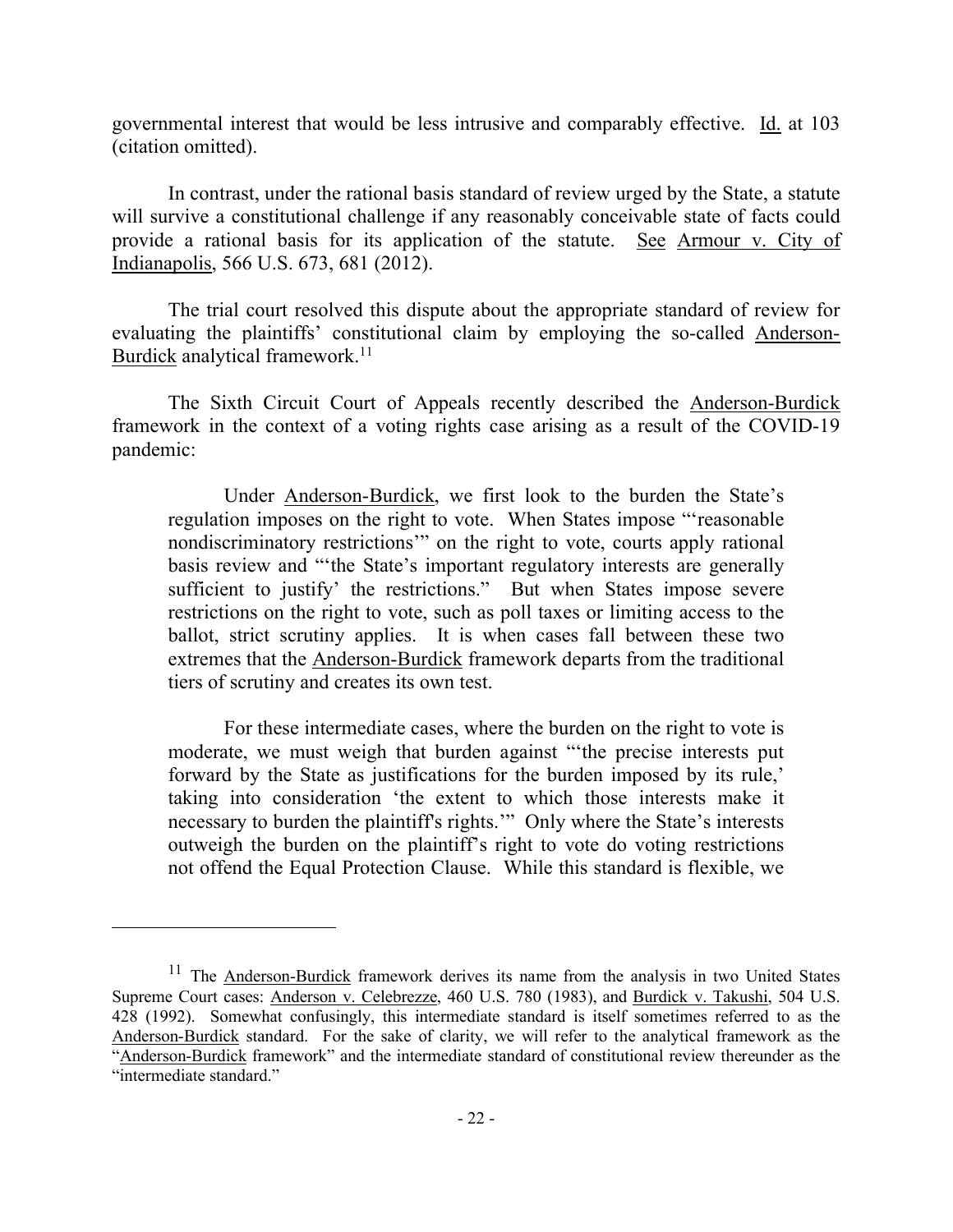must ultimately "make the 'hard judgment' that our adversary system demands."

Mays v. LaRose, 951 F.3d 775, 784 (6th Cir. 2020) (citations omitted); see also Thompson v. DeWine, 959 F.3d 804, 808-09 (6th Cir. 2020); Obama for America, 697 F.3d at 429-30.

While the plaintiffs still suggest that the Court could undertake in these cases to decide the question left open in City of Memphis, they also acknowledge that we need not do so.<sup>12</sup> We agree. At this juncture, in an interlocutory appeal from the trial court's entry of a temporary injunction, we will assume without deciding that the Anderson-Burdick analytical framework applies to the plaintiffs' claims.

#### e. Application of the Anderson-Burdick Framework

## *(1) Burden on Plaintiffs*

Perhaps not surprisingly, the parties do not agree on the appropriate level of constitutional review based on the application of the Anderson-Burdick analytical framework. The plaintiffs appear to accept that the intermediate level of review applied by the trial court may well be appropriate. The State, however, contends that under the Anderson-Burdick framework, only rational basis review is warranted.<sup>13</sup> We disagree with the State on this point.

In order to determine the appropriate standard of constitutional review under the Anderson-Burdick framework, we first must determine the extent of the burden on the right to vote. The State's contention that only rational basis review is appropriate is founded on its view that the plaintiffs' constitutional challenge addresses only the "privilege" to vote absentee and not the fundamental right to vote.

 $12$  In their brief within their Rule 9 application in the Court of Appeals, the State in fact applied the Anderson-Burdick analytical framework.

<sup>&</sup>lt;sup>13</sup> This argument is separate and apart from the State's primary argument that the rational basis standard, as opposed to the Anderson-Burdick framework, should be applied to the Plaintiffs' claims. Again, we are assuming for purposes of this appeal that the Anderson-Burdick framework applies.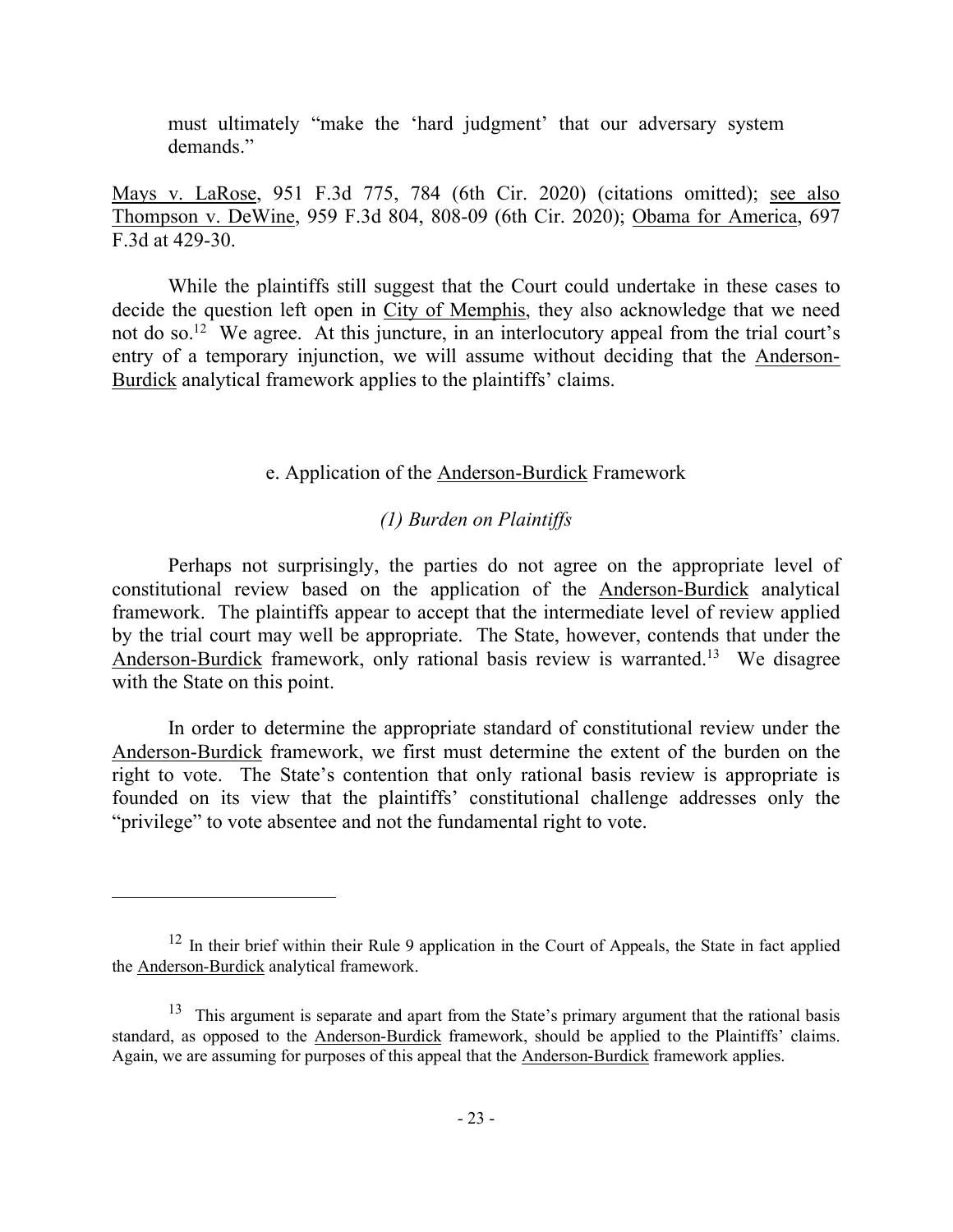It is beyond question that the right to vote is a "precious" and "fundamental" right. Harper v. Va. State Bd. of Elections, 383 U.S. 663, 670 (1966). Even the most basic of other rights are "illusory if the right to vote is undermined." Wesberry v. Sanders, 376 U.S. 1, 17 (1964). This fundamental right is expressly guaranteed under the Tennessee Constitution. See Tenn. Const. art. I, § 5; art. IV, § 1.

The State correctly points out, however, that the right to vote in any particular manner is not absolute. See Burdick v. Takushi, 504 U.S. 428, 433 (1992); Mays, 951 F.3d at 783. The Tennessee Constitution also expressly grants the Legislature the authority to promulgate laws to "secure the freedom of elections and the purity of the ballot box." Tenn. Const. art. IV,  $\S$  1. We previously have noted that pursuant to this express grant, "'[t]he authority of the Tennessee Legislature to control the conduct of elections held in this State is manifest.'" City of Memphis, 414 S.W.3d at 103 (citation omitted). The Legislature has exercised this authority and has provided by statute several alternative methods of voting. These include in-person voting, Tenn. Code Ann. §§ 2-3- 101 et seq.; in-person early voting, Tenn. Code Ann. §§ 2-6-101 et seq.; and absentee voting by mail, Tenn. Code Ann.  $\S\S$  2-6-201 et seq.<sup>14</sup> The statutes make clear that inperson voting is the default and favored method of voting. Absentee voting by mail, like in-person early voting, is an exception, and absentee voting is limited in its availability to only certain categories of qualified registered voters. See Tenn. Code Ann. § 2-6-101(a) (2014) ("The purpose of this chapter is to provide a means for qualified voters to cast their votes when they would otherwise be unable to vote"); Id. § 2-6-201 (setting forth the limited categories of registered voters eligible to vote absentee by mail). This has led the Court in the past to refer to voting absentee by mail as a "privilege." Hilliard v. Park, 370 S.W.2d 829, 833–34 (Tenn. 1963), overruled in part on other grounds by Southall v. Billings, 375 S.W.2d 844, 852 (Tenn. 1963)). The State places great reliance on this characterization of absentee voting by mail in support of its argument that the plaintiffs' constitutional challenge seeks to vindicate only a privilege to vote absentee by mail and not the fundamental right to vote, such that only rational basis review is warranted in these cases.

The State also places great reliance on the decision of the United States Supreme Court in McDonald v. Bd. of Election Comm'rs of Chicago, 89 S.Ct. 1404, 1408 (1969). In McDonald, the Court addressed a federal constitutional challenge to Illinois' absentee voting statute. In determining that the appropriate level of constitutional review was rational basis review, the Court concluded as follows:

[T]here is nothing in the record to indicate that the Illinois statutory scheme has an impact on appellants' ability to exercise the fundamental right to

<sup>&</sup>lt;sup>14</sup> These references to Tennessee's voting laws are to the current version of the Tennessee Code.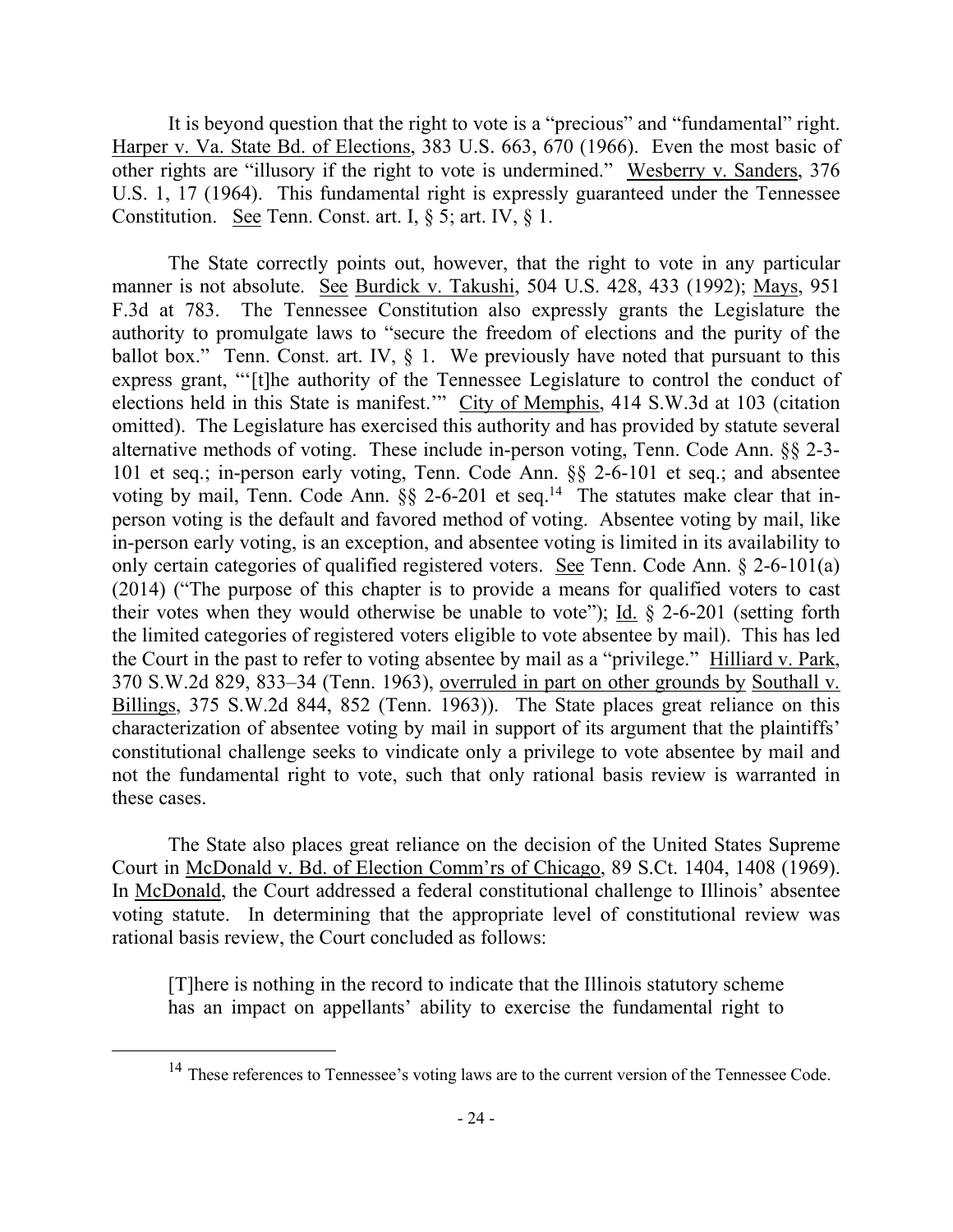vote. It is thus not the right to vote that is at stake here but a claimed right to receive absentee ballots. Despite appellants' claim to the contrary, the absentee statutes, which are designed to make voting more available to some groups who cannot easily get to the polls, do not themselves deny appellants the exercise of the franchise.

#### Id.

 $\overline{a}$ 

The State's reliance on this Court's prior characterization and on McDonald, however, is misplaced. Characterizing absentee voting by mail as a "privilege" begs the question of whether, under some circumstances, limitations on this lawful method of voting can amount to a burden on the right to vote itself. The answer to that question must be yes. If it were not, even when the right to vote is unavailable through any other means, deprivation of absentee voting by mail would nevertheless be deemed not to burden the fundamental right to vote itself.

We find support for this view in a recent decision of the United States District Court for South Carolina. In Thomas v. Andino, No. 3:20-cv-01552-JMC & No. 3:20 cv-01730-JMC, 2020 WL 2617329 (D. S.C. May 25, 2020), the plaintiffs challenged certain South Carolina absentee ballot voting laws as violating the fundamental right to vote under the First and Fourteenth Amendments to the United States Constitution due to the COVID-19 pandemic. Among the laws the plaintiffs challenged, and as to which they sought preliminary injunctive relief "due to alleged vulnerabilities to COVID-19," was that setting forth witness requirements. Id. at \*1.<sup>15</sup> The court applied the Anderson-Burdick analytical framework in determining the appropriate level of constitutional review for purposes of evaluating the plaintiffs' likelihood of success on the merits. Id. at \*17. In so doing, the Thomas court was confronted with the same contention which the State makes in this case; namely, that the plaintiffs' constitutional challenge applied only to a privilege and not a protected right and so was not entitled to constitutional review. Id. (footnote omitted). The court rejected this contention:

Inherent in the rule is that the challenge only applies to protected rights. Thomas/Middleton Plaintiffs and Defendants vigorously debate whether absentee voting is a right or a privilege.

Defendants are correct that under South Carolina law, absentee voting is a "privilege," not a right to vote itself. However, while this court agrees that

<sup>&</sup>lt;sup>15</sup> The plaintiffs originally also challenged and sought a preliminary injunction with respect to South Carolina's statutory eligibility requirements for absentee voting. That challenge, however, was rendered moot by subsequent legislation. Id. at \*8 n.10.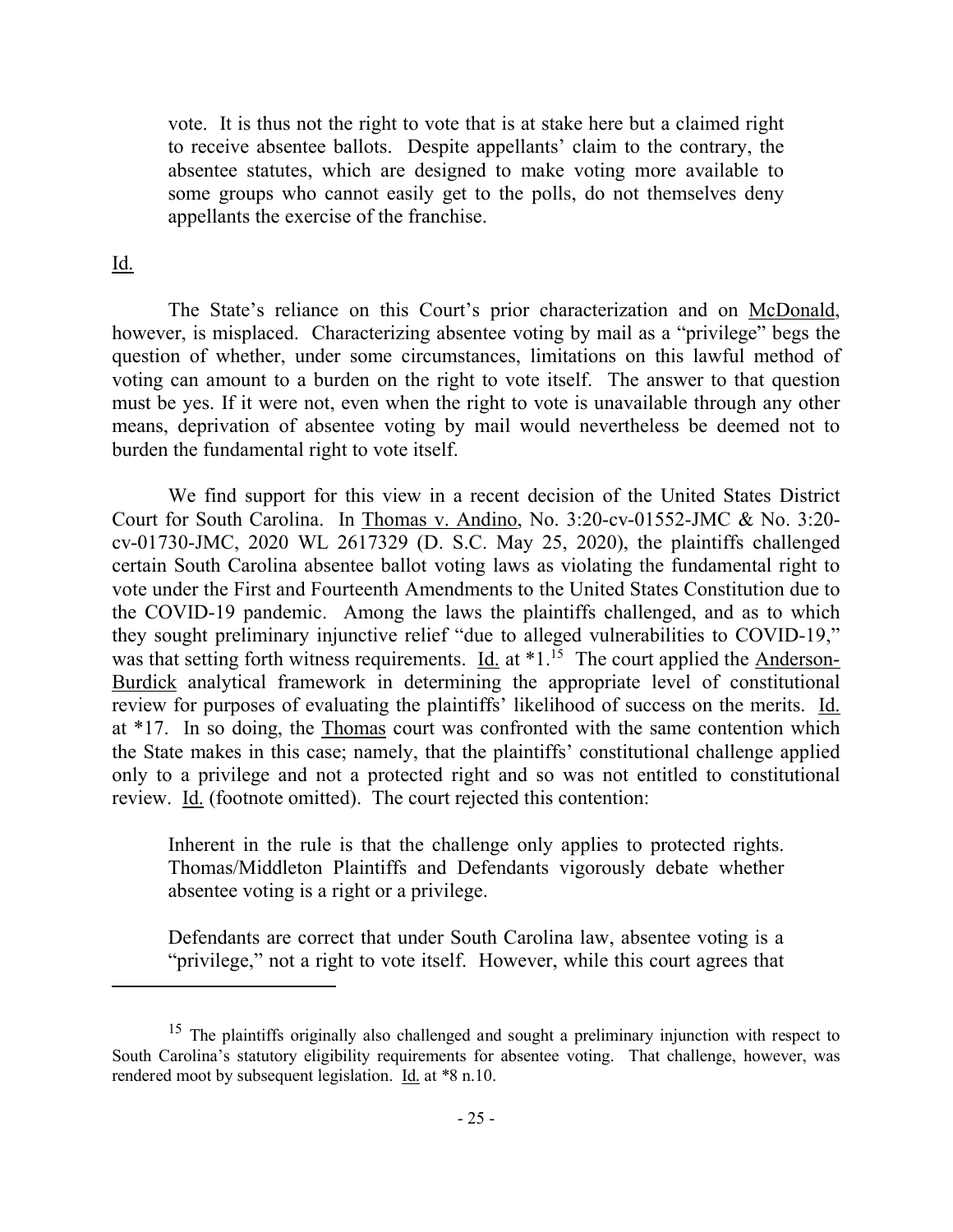the right to an absentee ballot is not guaranteed by the First Amendment, that does not mean that absentee voting is *per se* unprotected under the First Amendment.

Id. at \*\*17–18 (footnote omitted) (citations omitted). The court went on to find that the "privilege" to vote absentee "so intimately [a]ffects the fundamental right to vote" as to require the court to determine that the plaintiffs' challenge is to be examined under a "normative constitutional rights framework." Id. at \*18; see also Obama for America, 697 F.3d at 430-31 (rejecting the state's reliance on McDonald and noting that "Plaintiffs did not need to show that they were legally prohibited from voting, but only that 'burdened voters have few alternative means of access to the ballot'" (citation omitted)); Mays, 951 F.3d at 783 ("So while States can regulate elections, they must be careful not to unduly burden the right to vote when doing so."). In this time of an unprecedented pandemic, we agree with this analysis and also will use normative constitutional analysis to evaluate the plaintiffs' constitutional challenge to statutes limiting access to absentee voting by mail.

The category of plaintiffs at issue consists of persons who neither have special vulnerability to COVID-19 nor are caretakers for persons with special vulnerability to COVID-19. Even with no special vulnerability to COVID-19, it is understandable that some voters in this category may wish to vote by mail. As emphasized by the State in the recent Tennessee Attorney General's Opinion, "the health effects of the disease can be severe, including serious damage to the lungs and other internal organs, and death" and because "there is currently no vaccine, cure, or proven effective treatment for COVID-19, the best way to prevent illness is to avoid being exposed to the virus." Op. Tenn. Att'y Gen. No. 20-14 at \*\*2–3 (July 24, 2020) (footnotes omitted) (citations omitted).

However, the risk to this category of voters is significantly less than the risk to voters with special vulnerability to COVID-19 or voters who are caretakers for persons with special vulnerability to COVID-19. "The hallmark of a severe burden is exclusion or virtual exclusion" from voting. See Libertarian Party of Ky. v. Grimes, 835 F.3d 570, 574 (6th Cir. 2016). We cannot say that in-person voting is foreclosed for these plaintiffs, or that they are excluded or virtually excluded from voting. The State's Plan for in-person voting includes detailed measures for their protection and the protection of the poll workers, including social distancing, screening questions for poll workers before entry into the polling places, plexiglass shields for check-in procedures, mandatory masks and gloves for poll workers and recommended masks for voters, single use pens for voters to use to sign poll books, single use styluses for voters to use to ensure touchless voting, and frequent and regular sanitation of surfaces.

Having carefully reviewed the record in these cases, and upon consideration of the hardships of the COVID-19 pandemic, the State's response to the pandemic, Tennessee's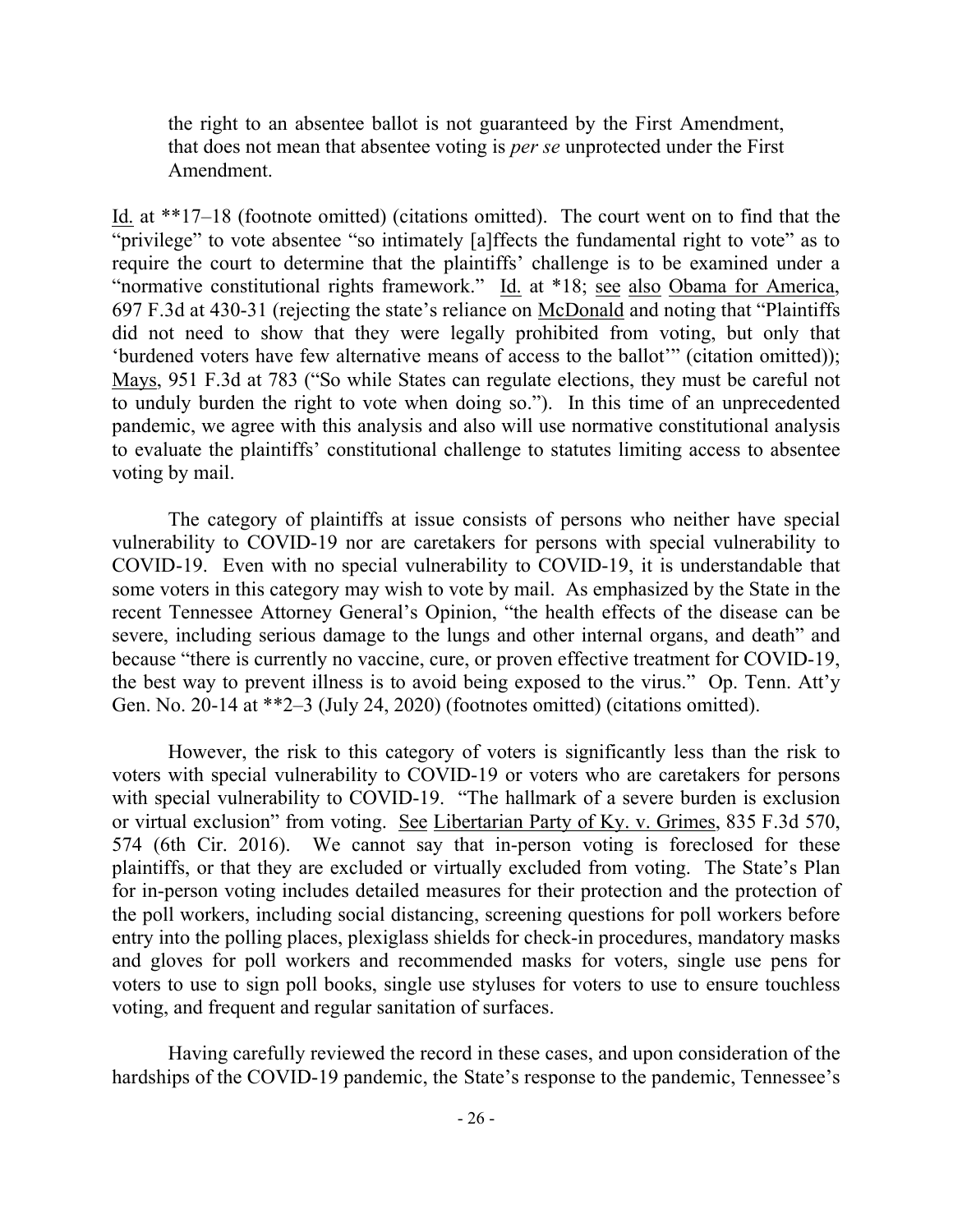current absentee ballot access laws, and the State's measures thus far with respect to voting in the upcoming August and November elections, we cannot say that the burden on the right to vote of this category of plaintiffs is severe. Rather, the burden is best characterized as moderate.<sup>16</sup>

#### *(2) State's Interests*

Having determined that the burden on the right to vote is moderate, we now must weigh that burden against the precise interests put forward by the State as justification for the burden imposed, here the burden resulting from the statutory eligibility requirements for absentee voting by mail set forth in Tennessee Code Annotated section 2-6-201(5)(C) and (D), in the context of the COVID-19 pandemic. We must take into consideration the extent to which those interests make it necessary to burden the plaintiffs' rights.

The State contends that it has a compelling interest in the efficacy and integrity of the election process and that the eligibility requirements for absentee voting by mail serve those interests. Subsumed within these broader interests, the State identifies three specific interests: 1) prevention of fraud; 2) fiscal responsibility; and, 3) feasibility.<sup>17</sup>

With respect to fraud, the State's interest is recognized in the Tennessee Constitution, in the election statutes, and in our prior decisions. See City of Memphis, 414 S.W.3d at 103–04. The Tennessee Constitution expressly empowers the Legislature to enact laws to secure the freedom of elections and the purity of the ballot box. Tenn. Const. art. IV,  $\S$  1. One of the stated purposes of the Tennessee election laws, in turn, is to "regulate the conduct of elections by the people so that . . . [t]he freedom and purity of the ballot are secured." Tenn. Code Ann. § 2-1-102(1) (2014). Another of the stated purposes of the election laws is to "[m]aximize participation by all citizens in the electoral process[.]" Id.  $\S$  2-1-102(4). In furtherance of that purpose, the stated purpose of the early absentee voting statutes is to "provide a means for qualified voters to cast their votes when they would otherwise be unable to vote." Id.  $\S$  2-6-101(a). However, "[t]o prevent fraud in election, strict compliance with the provisions of [the absentee voting statutes] is required." Id.  $\S$  2-6-201(c). The Constitution and the statutes, thus, express a duality of purpose or interest on the part of the State, which includes the prevention of fraud.

 $16$  With respect to the relevance of the COVID-19 pandemic to our constitutional analysis, see Adams & Boyle, P.C. v. Slatery, 956 F.3d 913, 924–25 (6th Cir. 2020).

 $17$  These latter two interests are interrelated, and we will address them together.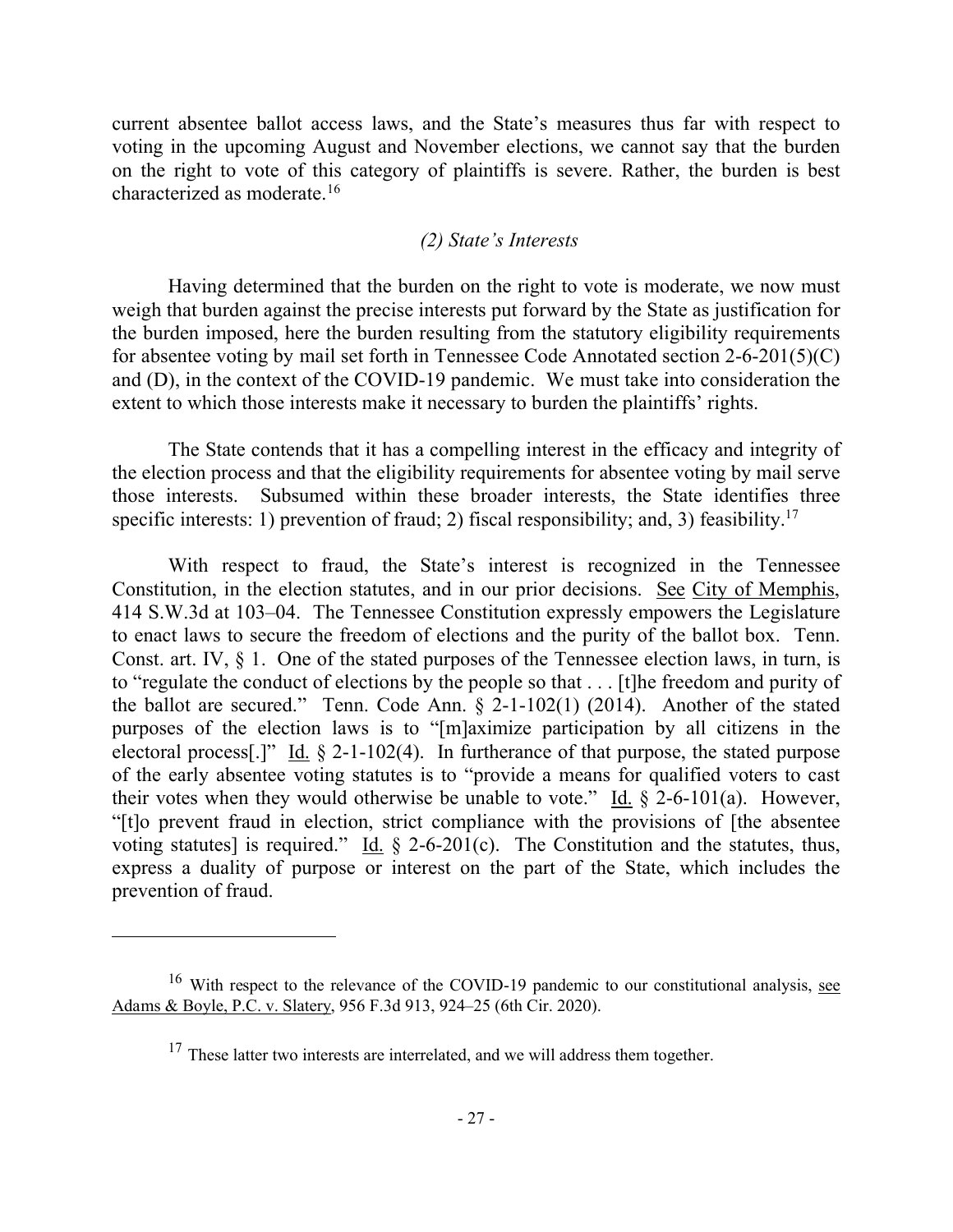The trial court did not find the State's evidence regarding the risk of fraud which would result from an increase in absentee voting by mail persuasive. We tend to agree. <sup>18</sup>

Our view of the evidence of the potential risk of fraud, however, is not particularly germane to our evaluation of the State's interest in preventing fraud. We previously have rejected the notion that the State must demonstrate the existence of voter fraud before it properly may undertake measures intended to prevent it. Specifically, we have stated that

the integrity of the election process empowers the state to enact laws to prevent voter fraud before it occurs, rather than only allowing the state to remedy fraud after it becomes a problem . . . . Because of the nature of the state's constitutionally mandated role in the election process, a showing of harm is not a prerequisite to legislative action.

City of Memphis, 414 S.W.3d at 104. The Legislature may act prophylactically to prevent fraud so long as it does not "overstep by infringing on qualified citizens' right to suffrage." Id. See Little v. Reclaim Idaho, S.Ct. \_, 2020 WL 4360897 (Mem), at \*2 (July 30, 2020) (Roberts, C.J., concurring) (recognizing that the State has a legitimate interest in preventing fraud).

With respect to the State's interests in fiscal responsibility and feasibility, the trial court likewise did not find the State's evidence persuasive. Once again, we are constrained by the Constitution's delegation to the Legislature of the power to regulate

<sup>18</sup> Here, Tennessee's absentee mail-in voting procedures include robust fraud-prevention measures. Absentee mail-in ballots are sent only to voters who make a written request on an application that includes the applicant's personal identifying information and his current address. Tenn. Code Ann. § 2-6-202(a) (2014  $&$  Supp. 2019). The application notes that persons who have never voted before and registered to vote by mail must vote in-person. Tenn. Code Ann. § 2-2-115(7)(A) (2014 & Supp. 2019). A post card is sent to the address listed on the application, informing the applicant that the application has been received and informing him when ballots will be mailed. If the application lists an address different from that on his voter's registration, or his registration is inactive, the applicant must go through the special procedures for such circumstances. Tenn. Code Ann. § 2-6-202(d)(1). The applicant's signature is validated by comparison to the voter's registration. Id.  $\frac{8}{9}$  2-6-202(b), (d)(1). If the application is accepted, the applicant is mailed an absentee ballot, a special envelope for the absentee ballot, and another larger envelope addressed to the county election commission. Id.  $\S$  2-6-202(d)(1). In completing

the ballot, the voter must sign an affidavit under penalty of perjury. Tenn. Code Ann. § 2-6-202(e); § 2-6- 309 (2014). After the ballot is completed, it must be sealed inside the special ballot envelope, placed in the larger outer envelope, and mailed to the election commission; it cannot be hand-delivered. Tenn. Code Ann.  $\S 2$ -6-202(e)(g). Once the ballot is received by the county election commission, the signature on the outer envelope is validated by comparison to the signature on the voter's registration. Id. § 2-6- 202(g). The election administrator must record the validation of the signature before the ballot may be counted. Id.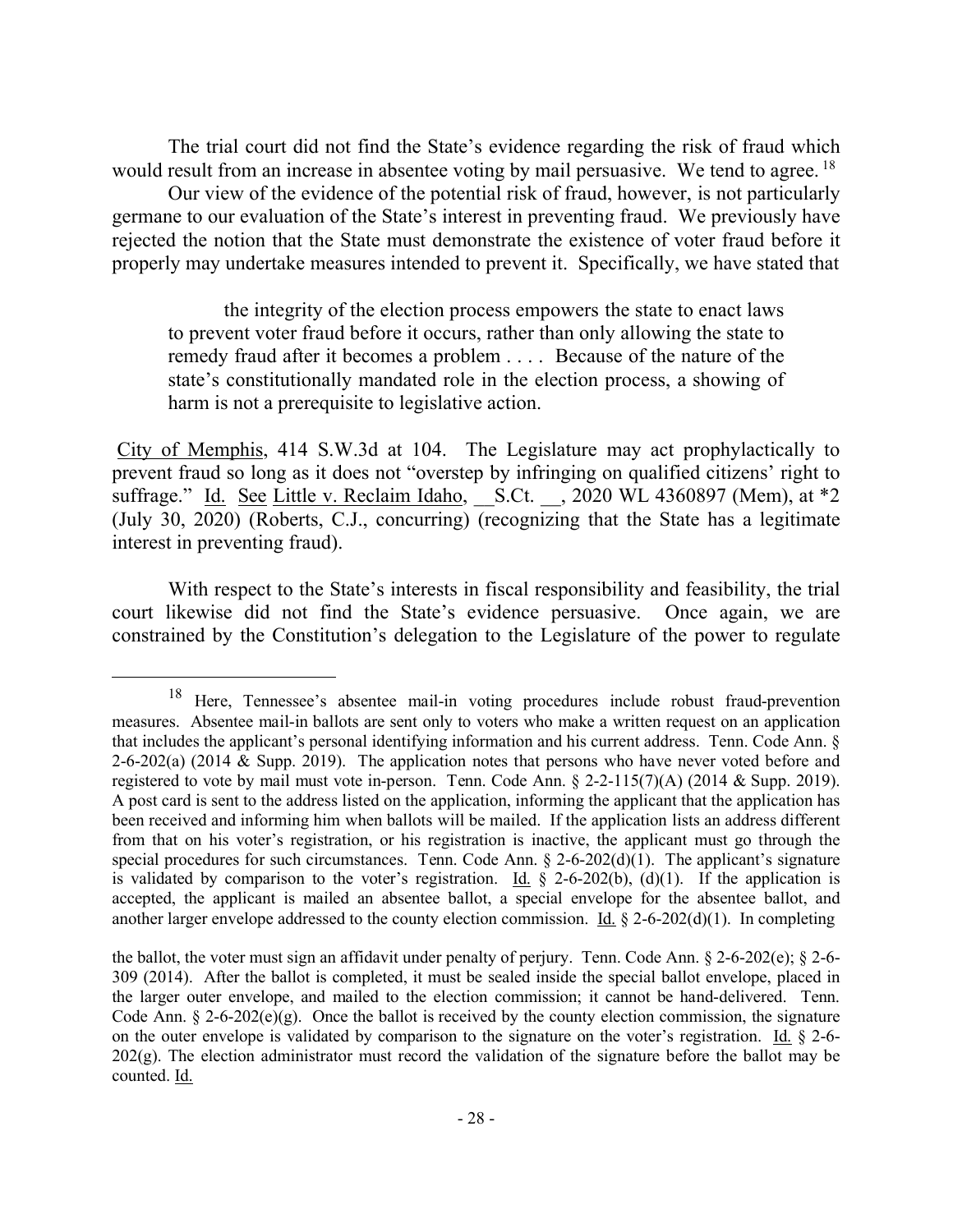the conduct of our elections, which certainly includes within its scope the interest in fiscal responsibility and efficient conduct of the elections.

The importance of the Constitution's delegation cannot be overstated. The State plainly has an interest in the statutory election scheme which the Legislature has enacted pursuant to its constitutional authority. Bond v. Dunlap, No. 1:20-cv-00216-NT, 2020 WL 4275035, at \*11 (D. Maine July 24, 2020) (citation omitted). The election statutes promulgated by the Legislature reflect a preference for in-person voting. That preference represents a policy choice within the scope of the Constitution's express delegation to the Legislature. Within the scope of the Constitution's delegation also are the policy choices of the Coordinator of Elections, to whom the Legislature has delegated the authority to oversee the conduct of elections in this State. This includes the policy choices made with respect to the conduct of elections during the COVID-19 pandemic. These policy choices will be judged by history and by the citizens of Tennessee. We, however, properly may not and will not judge the relative merits of them, regardless of our own views. To do so would be to exceed the proper scope of our role as jurists.<sup>19</sup>

We find that the State's interests in the efficacy and integrity of the election process are sufficient to justify the moderate burden placed on the right to vote of those plaintiffs and persons who neither have special vulnerability to COVID-19 nor are caretakers for persons with special vulnerability to COVID-19. We, therefore, conclude that those plaintiffs are unlikely to succeed on the merits of their claims.<sup>20</sup> Accordingly, we hold that the trial court erred in granting a temporary injunction as to those plaintiffs.

<sup>&</sup>lt;sup>19</sup> Our recognition of the prerogative of the Legislature, and the Coordinator of Elections as its designee, to make policy choices is not intended to be nor should it be construed to be an endorsement of these particular policy choices. See Republican Nat'l Comm. v. Democratic Nat'l Comm., 140 S. Ct. 1205, 1208 (2020) ("The Court's decision on the narrow question before the Court should not be viewed as expressing an opinion on the broader question of whether to hold the election, or whether other reforms or modifications in election procedures in light of COVID–19 are appropriate. That point cannot be stressed enough."). Moreover, our decision in these cases at this time in no way precludes the Legislature and the Coordinator of Elections from making such other policy choices as the changing circumstances may warrant.

 $20$  In light of this conclusion, we need not address the remaining injunction factors. See Obama for America, 697 F.3d at 436; Lyons, 2020 WL 3396319, at \*2.